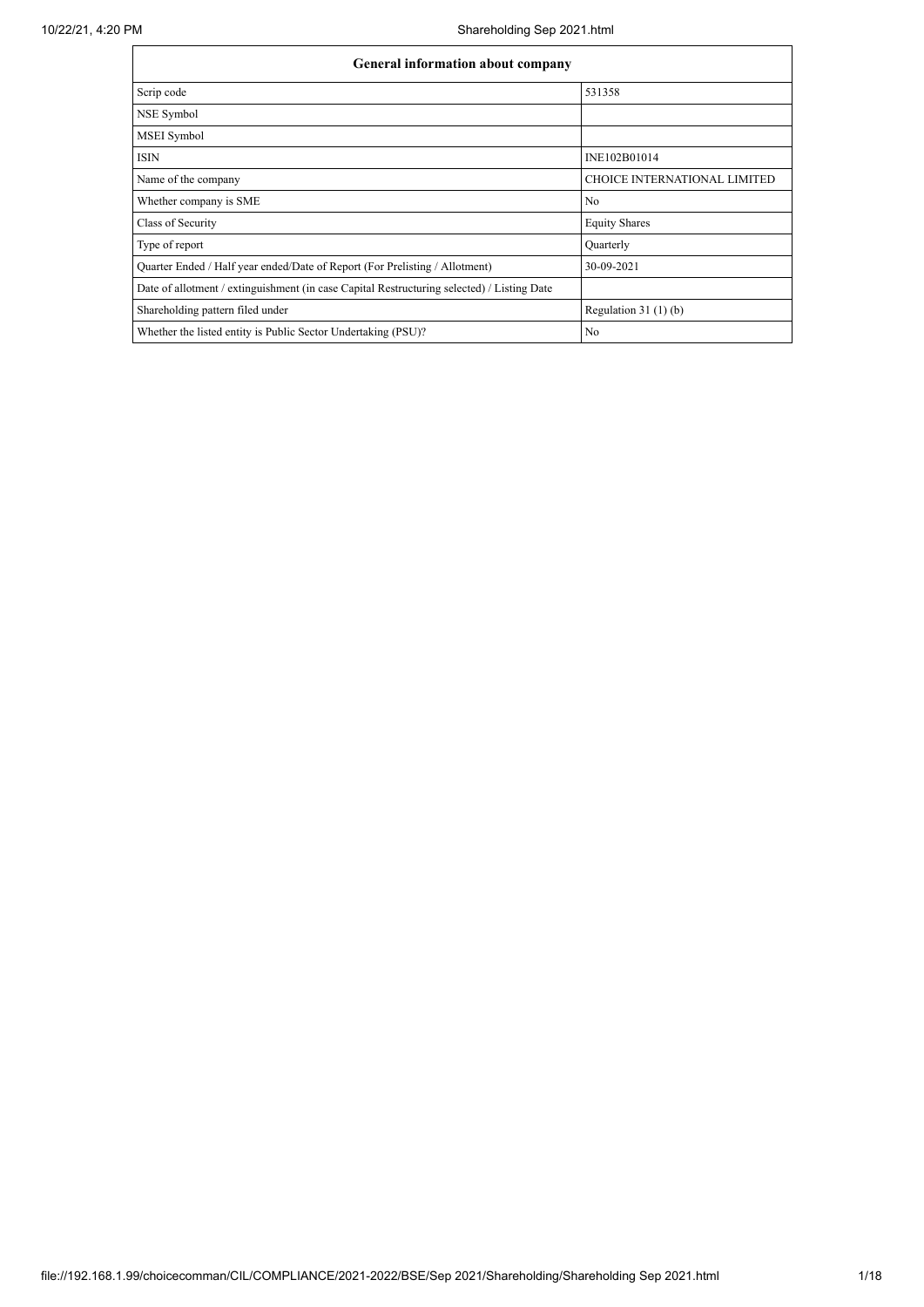|                                                                      | <b>Declaration</b>                                                                        |                |                                |                       |                             |  |  |  |
|----------------------------------------------------------------------|-------------------------------------------------------------------------------------------|----------------|--------------------------------|-----------------------|-----------------------------|--|--|--|
| Sr.<br>No.                                                           | Particular                                                                                | Yes/No         | Promoter and<br>Promoter Group | Public<br>shareholder | Non Promoter-<br>Non Public |  |  |  |
|                                                                      | Whether the Listed Entity has issued any partly paid up shares?                           | No.            | No                             | No                    | N <sub>o</sub>              |  |  |  |
| 2                                                                    | Whether the Listed Entity has issued any Convertible Securities                           | N <sub>0</sub> | N <sub>0</sub>                 | N <sub>0</sub>        | N <sub>0</sub>              |  |  |  |
| 3                                                                    | Whether the Listed Entity has issued any Warrants?                                        | N <sub>o</sub> | No                             | No                    | N <sub>o</sub>              |  |  |  |
| 4                                                                    | Whether the Listed Entity has any shares against which<br>depository receipts are issued? | N <sub>0</sub> | N <sub>0</sub>                 | N <sub>0</sub>        | N <sub>0</sub>              |  |  |  |
| 5                                                                    | Whether the Listed Entity has any shares in locked-in?                                    | Yes            | Yes                            | <b>Yes</b>            | N <sub>0</sub>              |  |  |  |
| 6                                                                    | Whether any shares held by promoters are pledge or otherwise<br>encumbered?               | N <sub>0</sub> | N <sub>0</sub>                 |                       |                             |  |  |  |
|                                                                      | Whether company has equity shares with differential voting<br>rights?                     | N <sub>0</sub> | N <sub>0</sub>                 | No                    | N <sub>0</sub>              |  |  |  |
| 8<br>Whether the listed entity has any significant beneficial owner? |                                                                                           |                |                                |                       |                             |  |  |  |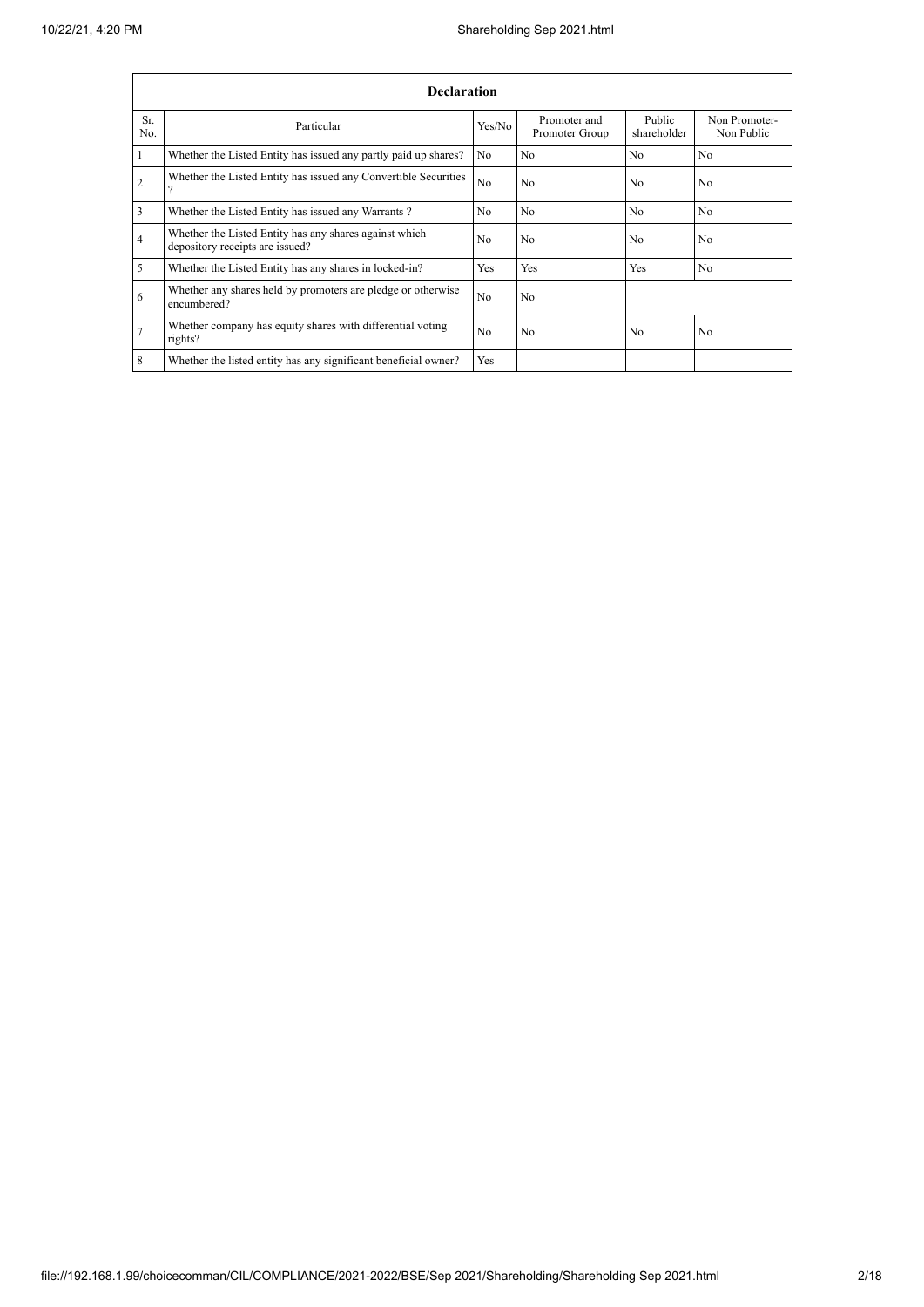r

|                          | Table I - Summary Statement holding of specified securities |                                                |                                    |                             |                          |                                            |                                                                                                                      |                                                                  |               |                |                     |
|--------------------------|-------------------------------------------------------------|------------------------------------------------|------------------------------------|-----------------------------|--------------------------|--------------------------------------------|----------------------------------------------------------------------------------------------------------------------|------------------------------------------------------------------|---------------|----------------|---------------------|
|                          | Category<br>of<br>shareholder<br>(II)                       | Nos. Of<br>fully paid<br>shareholders<br>(III) | No. of                             | No. Of<br>Partly<br>paid-up | No. Of<br>shares         | Total nos.<br>shares                       | Shareholding as a<br>% of total no. of<br>shares (calculated<br>as per SCRR,<br>1957) (VIII) As a<br>% of $(A+B+C2)$ | Number of Voting Rights held in each<br>class of securities (IX) |               |                |                     |
| Category<br>$($ $\Gamma$ |                                                             |                                                | up equity<br>shares<br>held $(IV)$ | equity                      | underlying<br>Depository | held (VII)<br>$= (IV) +$<br>$(V)$ + $(VI)$ |                                                                                                                      | No of Voting (XIV) Rights                                        |               |                | Total as a          |
|                          |                                                             |                                                |                                    | shares<br>held<br>(V)       | Receipts<br>(VI)         |                                            |                                                                                                                      | Class eg:<br>X                                                   | Class<br>eg:y | Total          | $%$ of<br>$(A+B+C)$ |
| (A)                      | Promoter<br>&<br>Promoter<br>Group                          | 17                                             | 25600000                           |                             |                          | 25600000                                   | 64.31                                                                                                                | 25600000                                                         |               | 25600000 64.31 |                     |
| (B)                      | Public                                                      | 2487                                           | 14204800                           |                             |                          | 14204800                                   | 35.69                                                                                                                | 14204800                                                         |               | 14204800 35.69 |                     |
| (C)                      | Non<br>Promoter-<br>Non Public                              |                                                |                                    |                             |                          |                                            |                                                                                                                      |                                                                  |               |                |                     |
| (C1)                     | <b>Shares</b><br>underlying<br><b>DRs</b>                   |                                                |                                    |                             |                          |                                            |                                                                                                                      |                                                                  |               |                |                     |
| (C2)                     | Shares held<br>by<br>Employee<br>Trusts                     |                                                |                                    |                             |                          |                                            |                                                                                                                      |                                                                  |               |                |                     |
|                          | Total                                                       | 2504                                           | 39804800                           |                             |                          | 39804800                                   | 100                                                                                                                  | 39804800                                                         |               | 39804800       | 100                 |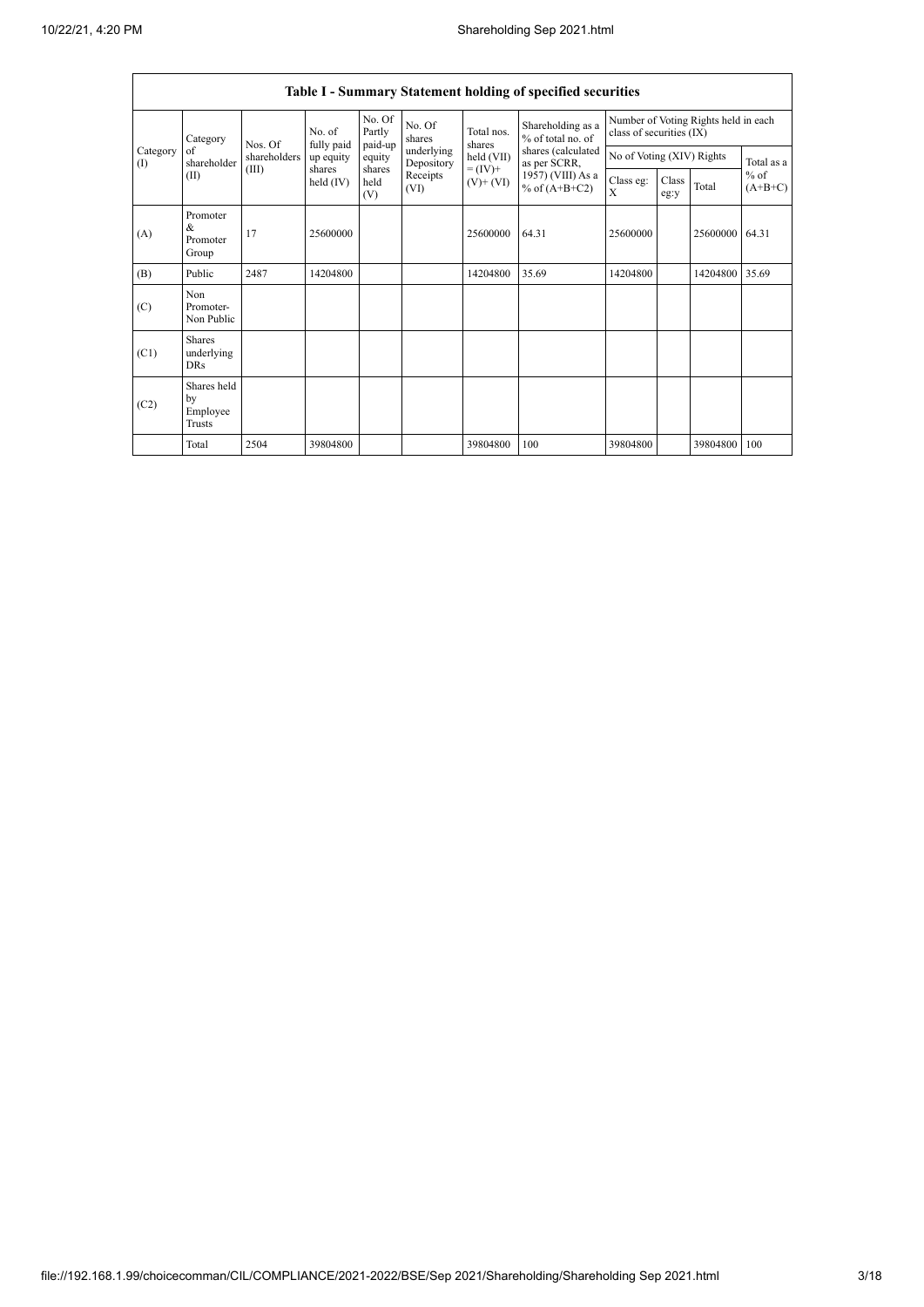|                      | Table I - Summary Statement holding of specified securities |                                                                                                                                                                  |                                                  |                                                                                         |                                                                                           |                                                  |            |                                                                               |                                |                                       |
|----------------------|-------------------------------------------------------------|------------------------------------------------------------------------------------------------------------------------------------------------------------------|--------------------------------------------------|-----------------------------------------------------------------------------------------|-------------------------------------------------------------------------------------------|--------------------------------------------------|------------|-------------------------------------------------------------------------------|--------------------------------|---------------------------------------|
| Category<br>$\Omega$ | Category<br>of<br>shareholder<br>(II)                       | No. Of<br>No. of<br>Shares<br><b>Shares</b><br>Underlying<br>Underlying<br>Outstanding<br>Outstanding<br>convertible<br>Warrants<br>securities<br>$(X_i)$<br>(X) |                                                  | No. Of Shares<br>Underlying<br>Outstanding<br>convertible                               | Shareholding, as a<br>% assuming full<br>conversion of<br>convertible<br>securities (as a | Number of<br>Locked in shares<br>(XII)           |            | Number of<br><b>Shares</b><br>pledged or<br>otherwise<br>encumbered<br>(XIII) |                                | Number of<br>equity shares<br>held in |
|                      |                                                             |                                                                                                                                                                  | securities and<br>No. Of<br>Warrants (Xi)<br>(a) | percentage of<br>diluted share<br>capital) (XI)=<br>$(VII)+(X)$ As a %<br>of $(A+B+C2)$ | No. (a)                                                                                   | As a<br>$%$ of<br>total<br>Shares<br>held<br>(b) | No.<br>(a) | As a<br>$%$ of<br>total<br>Shares<br>held<br>(b)                              | dematerialized<br>form $(XIV)$ |                                       |
| (A)                  | Promoter<br>&<br>Promoter<br>Group                          |                                                                                                                                                                  |                                                  |                                                                                         | 64.31                                                                                     | 21151000 82.62                                   |            |                                                                               |                                | 25600000                              |
| (B)                  | Public                                                      |                                                                                                                                                                  |                                                  |                                                                                         | 35.69                                                                                     | 9138538                                          | 64.33      |                                                                               |                                | 14138698                              |
| (C)                  | Non<br>Promoter-<br>Non Public                              |                                                                                                                                                                  |                                                  |                                                                                         |                                                                                           |                                                  |            |                                                                               |                                |                                       |
| (C1)                 | <b>Shares</b><br>underlying<br><b>DRs</b>                   |                                                                                                                                                                  |                                                  |                                                                                         |                                                                                           |                                                  |            |                                                                               |                                |                                       |
| (C2)                 | Shares held<br>by<br>Employee<br>Trusts                     |                                                                                                                                                                  |                                                  |                                                                                         |                                                                                           |                                                  |            |                                                                               |                                |                                       |
|                      | Total                                                       |                                                                                                                                                                  |                                                  |                                                                                         | 100                                                                                       | 30289538                                         | 76.1       |                                                                               |                                | 39738698                              |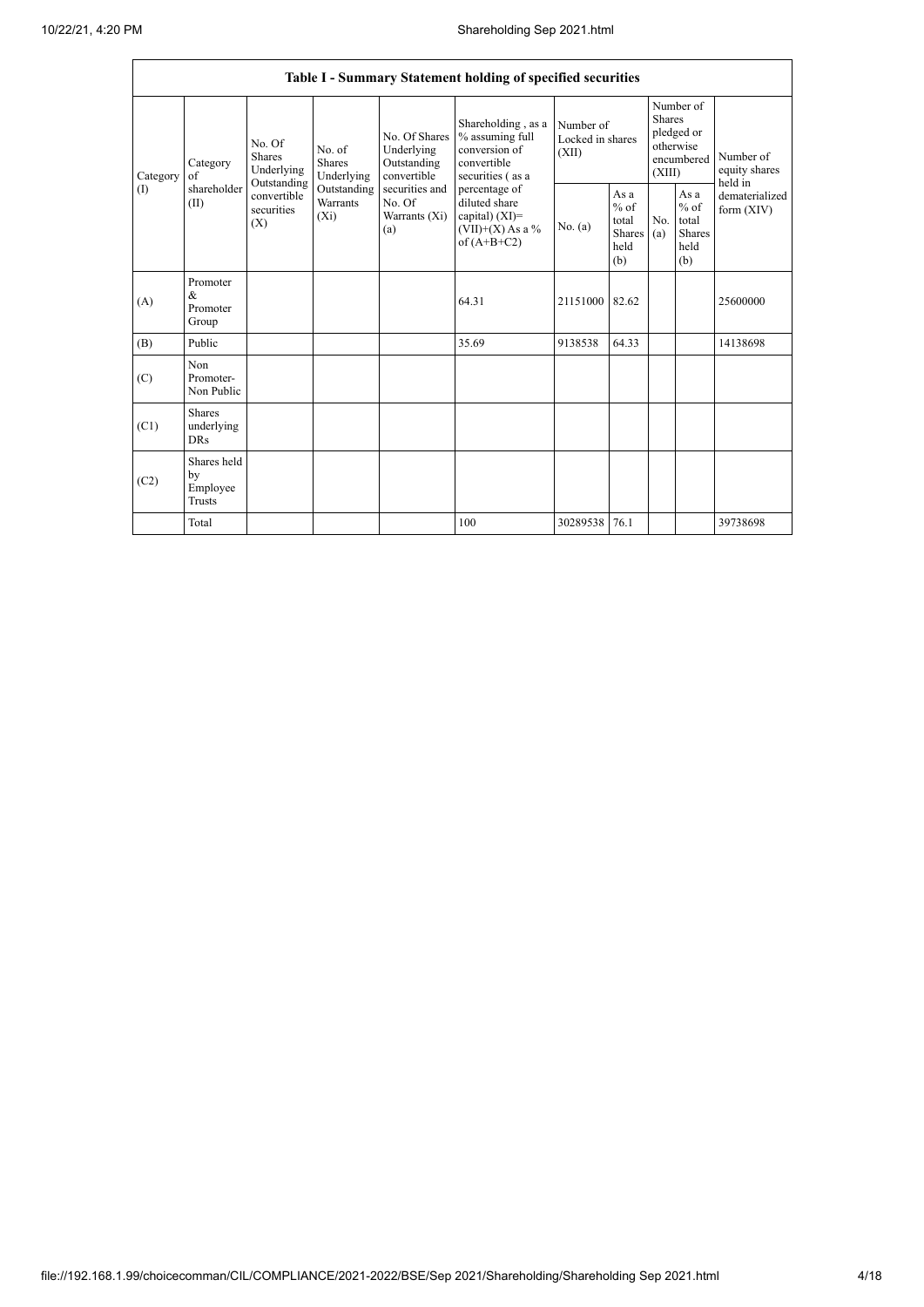|                                                                                                | Table II - Statement showing shareholding pattern of the Promoter and Promoter Group                                |                                                                                      |                                             |                                 |                                    |                             |                                                      |                                                                  |               |          |                           |
|------------------------------------------------------------------------------------------------|---------------------------------------------------------------------------------------------------------------------|--------------------------------------------------------------------------------------|---------------------------------------------|---------------------------------|------------------------------------|-----------------------------|------------------------------------------------------|------------------------------------------------------------------|---------------|----------|---------------------------|
|                                                                                                |                                                                                                                     |                                                                                      |                                             | No.<br>Of<br>Partly             | No. Of                             | Total nos.                  | Shareholding<br>as a % of<br>total no. of            | Number of Voting Rights held in each<br>class of securities (IX) |               |          |                           |
| Sr.                                                                                            | Category &<br>Name of the<br>Shareholders (I)                                                                       | Nos. Of<br>shareholders                                                              | No. of<br>fully paid<br>up equity<br>shares | paid-<br>up                     | shares<br>underlying<br>Depository | shares<br>held<br>$(VII) =$ | shares<br>(calculated as                             | No of Voting (XIV) Rights                                        |               |          | Total<br>as a %<br>of     |
|                                                                                                |                                                                                                                     | (III)                                                                                | held $(IV)$                                 | equity<br>shares<br>held<br>(V) | Receipts<br>(VI)                   | $(IV)^+$<br>$(V)$ + $(VI)$  | per SCRR,<br>1957) (VIII)<br>As a % of<br>$(A+B+C2)$ | Class eg:<br>Х                                                   | Class<br>eg:y | Total    | Total<br>Voting<br>rights |
| А                                                                                              |                                                                                                                     | Table II - Statement showing shareholding pattern of the Promoter and Promoter Group |                                             |                                 |                                    |                             |                                                      |                                                                  |               |          |                           |
| (1)                                                                                            | Indian                                                                                                              |                                                                                      |                                             |                                 |                                    |                             |                                                      |                                                                  |               |          |                           |
| (a)                                                                                            | Individuals/Hindu<br>undivided Family                                                                               | 16                                                                                   | 25000000                                    |                                 |                                    | 25000000                    | 62.81                                                | 25000000                                                         |               | 25000000 | 62.81                     |
| (d)                                                                                            | Any Other<br>(specify)                                                                                              | 1                                                                                    | 600000                                      |                                 |                                    | 600000                      | 1.51                                                 | 600000                                                           |               | 600000   | 1.51                      |
| Sub-Total<br>(A)(1)                                                                            |                                                                                                                     | 17                                                                                   | 25600000                                    |                                 |                                    | 25600000                    | 64.31                                                | 25600000                                                         |               | 25600000 | 64.31                     |
| (2)                                                                                            | Foreign                                                                                                             |                                                                                      |                                             |                                 |                                    |                             |                                                      |                                                                  |               |          |                           |
| Total<br>Shareholding<br>of Promoter<br>and<br>Promoter<br>Group $(A)=$<br>$(A)(1)+(A)$<br>(2) |                                                                                                                     | 17                                                                                   | 25600000                                    |                                 |                                    | 25600000                    | 64.31                                                | 25600000                                                         |               | 25600000 | 64.31                     |
| B                                                                                              |                                                                                                                     | Table III - Statement showing shareholding pattern of the Public shareholder         |                                             |                                 |                                    |                             |                                                      |                                                                  |               |          |                           |
| (1)                                                                                            | Institutions                                                                                                        |                                                                                      |                                             |                                 |                                    |                             |                                                      |                                                                  |               |          |                           |
| (e)                                                                                            | Foreign Portfolio<br>Investors                                                                                      | $\mathbf{1}$                                                                         | 2000000                                     |                                 |                                    | 2000000                     | 5.02                                                 | 2000000                                                          |               | 2000000  | 5.02                      |
| Sub-Total<br>(B)(1)                                                                            |                                                                                                                     | 1                                                                                    | 2000000                                     |                                 |                                    | 2000000                     | 5.02                                                 | 2000000                                                          |               | 2000000  | 5.02                      |
| (3)                                                                                            | Non-institutions                                                                                                    |                                                                                      |                                             |                                 |                                    |                             |                                                      |                                                                  |               |          |                           |
| (a(i))                                                                                         | Individuals -<br>i.Individual<br>shareholders<br>holding nominal<br>share capital up<br>to Rs. 2 lakhs.             | 2311                                                                                 | 1258085                                     |                                 |                                    | 1258085                     | 3.16                                                 | 1258085                                                          |               | 1258085  | 3.16                      |
| (a(ii))                                                                                        | Individuals - ii.<br>Individual<br>shareholders<br>holding nominal<br>share capital in<br>excess of Rs. 2<br>lakhs. | 31                                                                                   | 8076046                                     |                                 |                                    | 8076046                     | 20.29                                                | 8076046                                                          |               | 8076046  | 20.29                     |
| (e)                                                                                            | Any Other<br>(specify)                                                                                              | 144                                                                                  | 2870669                                     |                                 |                                    | 2870669                     | 7.21                                                 | 2870669                                                          |               | 2870669  | 7.21                      |
| Sub-Total<br>(B)(3)                                                                            |                                                                                                                     | 2486                                                                                 | 12204800                                    |                                 |                                    | 12204800                    | 30.66                                                | 12204800                                                         |               | 12204800 | 30.66                     |
| <b>Total Public</b><br>Shareholding<br>$(B)=(B)(1)+$<br>$(B)(2)+(B)$<br>(3)                    |                                                                                                                     | 2487                                                                                 | 14204800                                    |                                 |                                    | 14204800                    | 35.69                                                | 14204800                                                         |               | 14204800 | 35.69                     |
| $\mathbf C$                                                                                    | Table IV - Statement showing shareholding pattern of the Non Promoter- Non Public shareholder                       |                                                                                      |                                             |                                 |                                    |                             |                                                      |                                                                  |               |          |                           |
| Total (<br>$A+B+C2$ )                                                                          |                                                                                                                     | 2504                                                                                 | 39804800                                    |                                 |                                    | 39804800                    | 100                                                  | 39804800                                                         |               | 39804800 | 100                       |
| Total<br>$(A+B+C)$                                                                             |                                                                                                                     | 2504                                                                                 | 39804800                                    |                                 |                                    | 39804800                    | 100                                                  | 39804800                                                         |               | 39804800 | 100                       |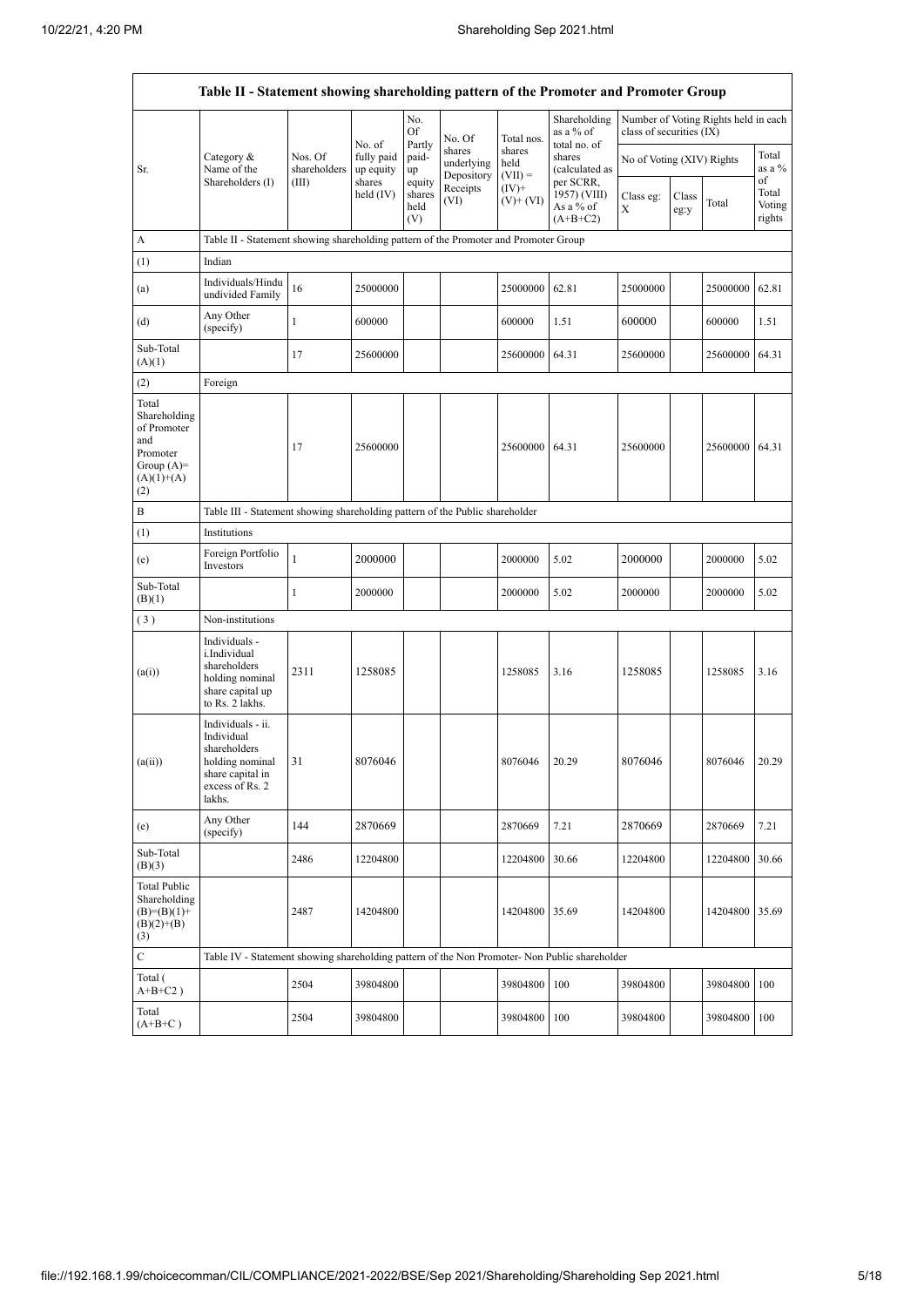ŕ

|                                                                                         | Table II - Statement showing shareholding pattern of the Promoter and Promoter Group |                                                                             |                                                           |                                                                                               |                                        |                                                  |                                                                        |                                                  |                                       |
|-----------------------------------------------------------------------------------------|--------------------------------------------------------------------------------------|-----------------------------------------------------------------------------|-----------------------------------------------------------|-----------------------------------------------------------------------------------------------|----------------------------------------|--------------------------------------------------|------------------------------------------------------------------------|--------------------------------------------------|---------------------------------------|
|                                                                                         | No. Of<br>Shares<br>Underlying<br>Outstanding<br>convertible<br>securities<br>(X)    | No. of<br>Shares<br>Underlying<br>Outstanding<br>Warrants<br>$(X_i)$<br>(a) | No. Of Shares<br>Underlying<br>Outstanding<br>convertible | Shareholding, as a %<br>assuming full<br>conversion of<br>convertible securities (            | Number of<br>Locked in shares<br>(XII) |                                                  | Number of<br>Shares<br>pledged or<br>otherwise<br>encumbered<br>(XIII) |                                                  | Number of<br>equity shares<br>held in |
| Sr.                                                                                     |                                                                                      |                                                                             | securities and<br>No. Of<br>Warrants (Xi)                 | as a percentage of<br>diluted share capital)<br>$(XI) = (VII)+(X) As a %$<br>of $(A+B+C2)$    | No. (a)                                | As a<br>$%$ of<br>total<br>Shares<br>held<br>(b) | No.<br>(a)                                                             | As a<br>$%$ of<br>total<br>Shares<br>held<br>(b) | dematerialized<br>form $(XIV)$        |
| A                                                                                       |                                                                                      |                                                                             |                                                           | Table II - Statement showing shareholding pattern of the Promoter and Promoter Group          |                                        |                                                  |                                                                        |                                                  |                                       |
| (1)                                                                                     | Indian                                                                               |                                                                             |                                                           |                                                                                               |                                        |                                                  |                                                                        |                                                  |                                       |
| (a)                                                                                     |                                                                                      |                                                                             |                                                           | 62.81                                                                                         | 20551000                               | 82.2                                             |                                                                        |                                                  | 25000000                              |
| (d)                                                                                     |                                                                                      |                                                                             |                                                           | 1.51                                                                                          | 600000                                 | 100                                              |                                                                        |                                                  | 600000                                |
| Sub-Total (A)<br>(1)                                                                    |                                                                                      |                                                                             |                                                           | 64.31                                                                                         | 21151000                               | 82.62                                            |                                                                        |                                                  | 25600000                              |
| (2)                                                                                     | Foreign                                                                              |                                                                             |                                                           |                                                                                               |                                        |                                                  |                                                                        |                                                  |                                       |
| Total<br>Shareholding<br>of Promoter<br>and Promoter<br>Group $(A)=$<br>$(A)(1)+(A)(2)$ |                                                                                      |                                                                             |                                                           | 64.31                                                                                         | 21151000                               | 82.62                                            |                                                                        |                                                  | 25600000                              |
| B                                                                                       |                                                                                      |                                                                             |                                                           | Table III - Statement showing shareholding pattern of the Public shareholder                  |                                        |                                                  |                                                                        |                                                  |                                       |
| (1)                                                                                     | Institutions                                                                         |                                                                             |                                                           |                                                                                               |                                        |                                                  |                                                                        |                                                  |                                       |
| (e)                                                                                     |                                                                                      |                                                                             |                                                           | 5.02                                                                                          | 2000000                                | 100                                              |                                                                        |                                                  | 2000000                               |
| Sub-Total (B)<br>(1)                                                                    |                                                                                      |                                                                             |                                                           | 5.02                                                                                          | 2000000                                | 100                                              |                                                                        |                                                  | 2000000                               |
| (3)                                                                                     | Non-institutions                                                                     |                                                                             |                                                           |                                                                                               |                                        |                                                  |                                                                        |                                                  |                                       |
| (a(i))                                                                                  |                                                                                      |                                                                             |                                                           | 3.16                                                                                          | $\mathbf{0}$                           | $\mathbf{0}$                                     |                                                                        |                                                  | 1193983                               |
| (a(ii))                                                                                 |                                                                                      |                                                                             |                                                           | 20.29                                                                                         | 7138538                                | 88.39                                            |                                                                        |                                                  | 8076046                               |
| (e)                                                                                     |                                                                                      |                                                                             |                                                           | 7.21                                                                                          | $\mathbf{0}$                           | $\theta$                                         |                                                                        |                                                  | 2868669                               |
| Sub-Total (B)<br>(3)                                                                    |                                                                                      |                                                                             |                                                           | 30.66                                                                                         | 7138538                                | 58.49                                            |                                                                        |                                                  | 12138698                              |
| Total Public<br>Shareholding<br>$(B)= (B)(1) +$<br>$(B)(2)+(B)(3)$                      |                                                                                      |                                                                             |                                                           | 35.69                                                                                         | 9138538                                | 64.33                                            |                                                                        |                                                  | 14138698                              |
| $\mathbf C$                                                                             |                                                                                      |                                                                             |                                                           | Table IV - Statement showing shareholding pattern of the Non Promoter- Non Public shareholder |                                        |                                                  |                                                                        |                                                  |                                       |
| Total (<br>$A+B+C2$ )                                                                   |                                                                                      |                                                                             |                                                           | 100                                                                                           | 30289538                               | 76.1                                             |                                                                        |                                                  | 39738698                              |
| Total<br>$(A+B+C)$                                                                      |                                                                                      |                                                                             |                                                           | 100                                                                                           | 30289538                               | 76.1                                             |                                                                        |                                                  | 39738698                              |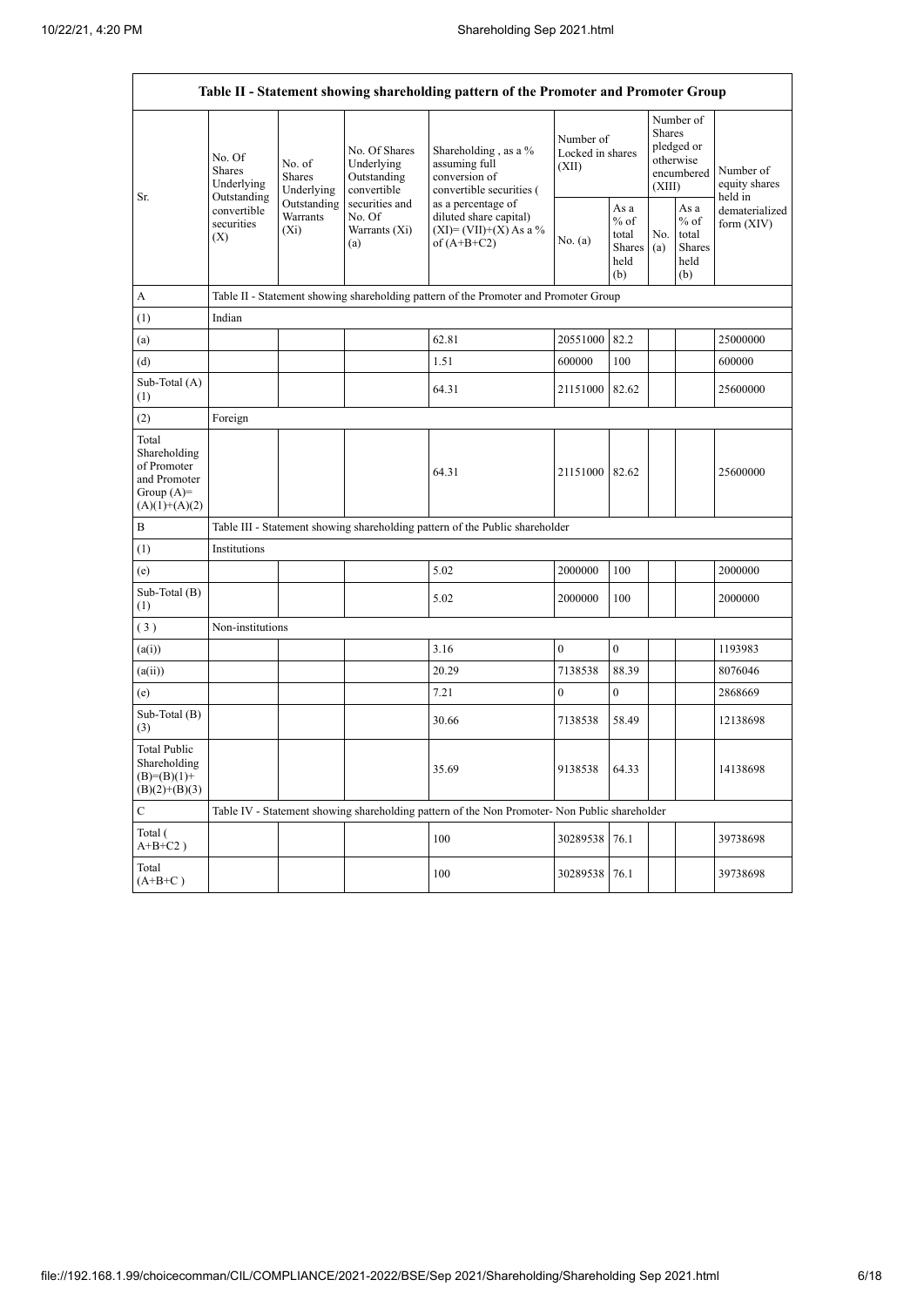| Individuals/Hindu undivided Family                                                                                                                                                         |                 |                      |             |                |                         |                        |                  |
|--------------------------------------------------------------------------------------------------------------------------------------------------------------------------------------------|-----------------|----------------------|-------------|----------------|-------------------------|------------------------|------------------|
| Searial No.                                                                                                                                                                                | $\mathbf{1}$    | $\overline{c}$       | 3           | $\overline{4}$ | 5                       | 6                      | 7                |
| Name of the<br>Shareholders (I)                                                                                                                                                            | Kamal<br>Poddar | Arun Kumar<br>Poddar | Sonu Poddar | Vinita Patodia | Archana Anil<br>Patodia | Sunil Kumar<br>Patodia | Anil C Patodia   |
| PAN(II)                                                                                                                                                                                    | AJNPP5353K      | ANHPP9477G           | AGIPC0029R  | ADTPP7048M     | AGZPP2397L              | AAXPP0203B             | AFMPP7771G       |
| No. of fully paid<br>up equity shares<br>held (IV)                                                                                                                                         | 4000000         | 4050000              | 2000000     | 3612500        | 1575000                 | 2588500                | 1100000          |
| No. Of Partly paid-<br>up equity shares<br>held(V)                                                                                                                                         |                 |                      |             |                |                         |                        |                  |
| No. Of shares<br>underlying<br>Depository<br>Receipts (VI)                                                                                                                                 |                 |                      |             |                |                         |                        |                  |
| Total nos. shares<br>held $(VII) = (IV) +$<br>$(V)$ + $(VI)$                                                                                                                               | 4000000         | 4050000              | 2000000     | 3612500        | 1575000                 | 2588500                | 1100000          |
| Shareholding as a<br>% of total no. of<br>shares (calculated<br>as per SCRR,<br>1957) (VIII) As a<br>% of $(A+B+C2)$                                                                       | 10.05           | 10.17                | 5.02        | 9.08           | 3.96                    | 6.5                    | 2.76             |
| Number of Voting Rights held in each class of securities (IX)                                                                                                                              |                 |                      |             |                |                         |                        |                  |
| Class eg: $X$                                                                                                                                                                              | 4000000         | 4050000              | 2000000     | 3612500        | 1575000                 | 2588500                | 1100000          |
| Class eg:y                                                                                                                                                                                 |                 |                      |             |                |                         |                        |                  |
| Total                                                                                                                                                                                      | 4000000         | 4050000              | 2000000     | 3612500        | 1575000                 | 2588500                | 1100000          |
| Total as a % of<br>Total Voting rights                                                                                                                                                     | 10.05           | 10.17                | 5.02        | 9.08           | 3.96                    | 6.5                    | 2.76             |
| No. Of Shares<br>Underlying<br>Outstanding<br>convertible<br>securities $(X)$                                                                                                              |                 |                      |             |                |                         |                        |                  |
| No. of Shares<br>Underlying<br>Outstanding<br>Warrants (Xi)                                                                                                                                |                 |                      |             |                |                         |                        |                  |
| No. Of Shares<br>Underlying<br>Outstanding<br>convertible<br>securities and No.<br>Of Warrants (Xi)<br>(a)                                                                                 |                 |                      |             |                |                         |                        |                  |
| Shareholding, as a<br>% assuming full<br>conversion of<br>convertible<br>securities (as a<br>percentage of<br>diluted share<br>capital) $(XI)=$<br>$(VII)+(Xi)(a) As a$<br>% of $(A+B+C2)$ | 10.05           | 10.17                | 5.02        | 9.08           | 3.96                    | 6.5                    | 2.76             |
| Number of Locked in shares (XII)                                                                                                                                                           |                 |                      |             |                |                         |                        |                  |
| No. (a)                                                                                                                                                                                    | 4000000         | 4050000              | 2000000     | 3612500        | $\boldsymbol{0}$        | 2588500                | $\boldsymbol{0}$ |
| As a % of total<br>Shares held (b)                                                                                                                                                         | 100             | 100                  | 100         | 100            | $\boldsymbol{0}$        | 100                    | 0                |
| Number of Shares pledged or otherwise encumbered (XIII)                                                                                                                                    |                 |                      |             |                |                         |                        |                  |
| No. (a)<br>As a $\%$ of total<br>Shares held (b)                                                                                                                                           |                 |                      |             |                |                         |                        |                  |
| Number of equity<br>shares held in<br>dematerialized<br>form $(XIV)$                                                                                                                       | 4000000         | 4050000              | 2000000     | 3612500        | 1575000                 | 2588500                | 1100000          |
| Reason for not providing PAN                                                                                                                                                               |                 |                      |             |                |                         |                        |                  |
| Reason for not<br>providing PAN                                                                                                                                                            |                 |                      |             |                |                         |                        |                  |
| Shareholder type                                                                                                                                                                           | Promoter        | Promoter             | Promoter    | Promoter       | Promoter                | Promoter               | Promoter         |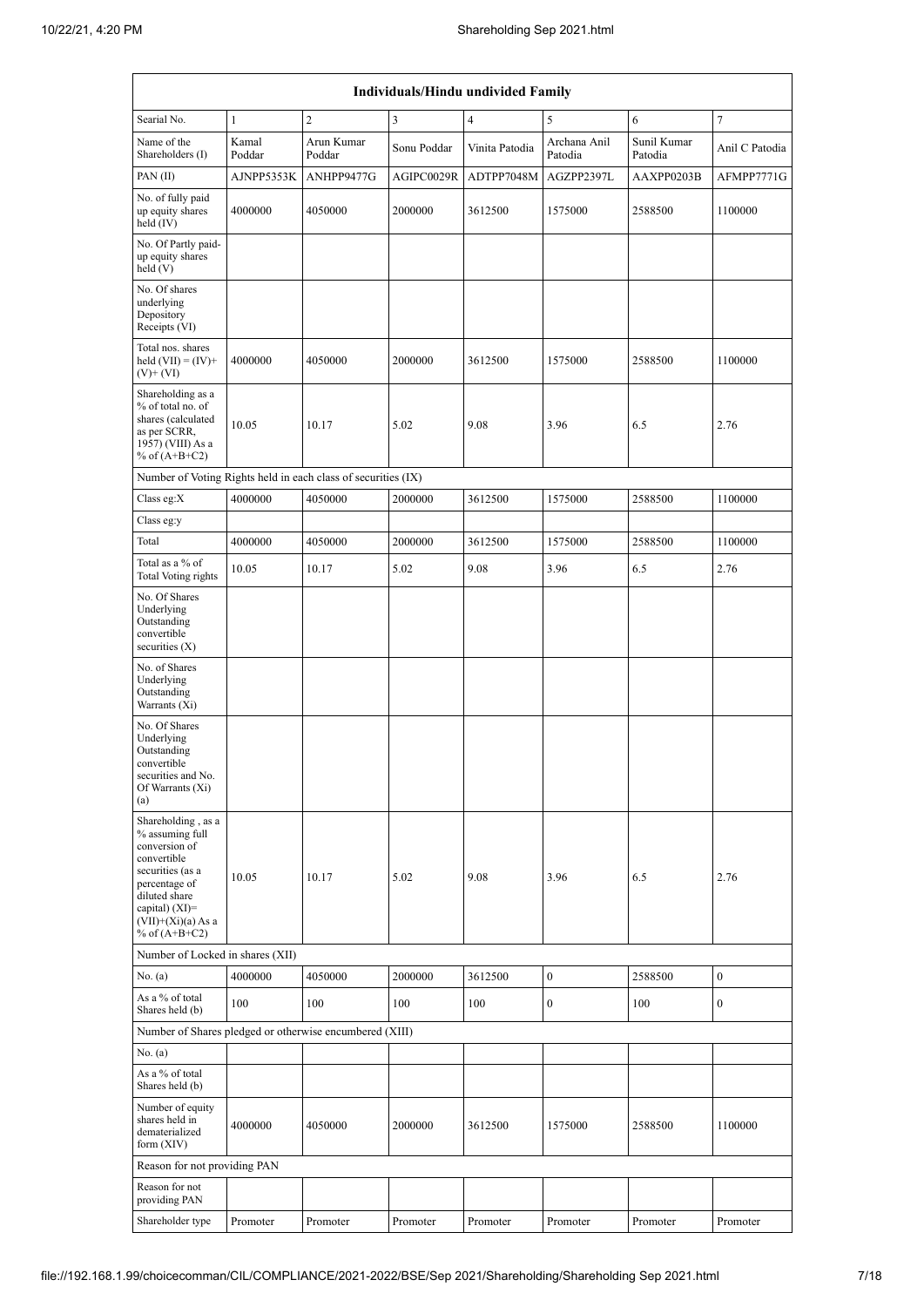|                                                                                                                                                                                            | Individuals/Hindu undivided Family |                        |                        |                              |                               |                         |                          |  |
|--------------------------------------------------------------------------------------------------------------------------------------------------------------------------------------------|------------------------------------|------------------------|------------------------|------------------------------|-------------------------------|-------------------------|--------------------------|--|
| Searial No.                                                                                                                                                                                | 8                                  | 9                      | 10                     | 11                           | 12                            | 13                      | 14                       |  |
| Name of the<br>Shareholders (I)                                                                                                                                                            | Hemlata<br>Kamal Poddar            | Aastha Anil<br>Patodia | Aayush Anil<br>Patodia | Anil Chothmal<br>Patodia HUF | Sunil Chothmal<br>Patodia HUF | Suyash Sunil<br>Patodia | Arun Kumar<br>Poddar HUF |  |
| PAN(II)                                                                                                                                                                                    | AMJPP9451H                         | CYRPP9441H             | CNXPP1381D             | AAAHA4542B                   | AAAHS9276C                    | CNXPP1439A              | AAMHA1752K               |  |
| No. of fully paid<br>up equity shares<br>held (IV)                                                                                                                                         | 2000000                            | 300000                 | 300000                 | 300000                       | 300000                        | 2300000                 | 225000                   |  |
| No. Of Partly paid-<br>up equity shares<br>held(V)                                                                                                                                         |                                    |                        |                        |                              |                               |                         |                          |  |
| No. Of shares<br>underlying<br>Depository<br>Receipts (VI)                                                                                                                                 |                                    |                        |                        |                              |                               |                         |                          |  |
| Total nos. shares<br>held $(VII) = (IV) +$<br>$(V)$ + $(VI)$                                                                                                                               | 2000000                            | 300000                 | 300000                 | 300000                       | 300000                        | 2300000                 | 225000                   |  |
| Shareholding as a<br>% of total no. of<br>shares (calculated<br>as per SCRR,<br>1957) (VIII) As a<br>% of $(A+B+C2)$                                                                       | 5.02                               | 0.75                   | 0.75                   | 0.75                         | 0.75                          | 5.78                    | 0.57                     |  |
| Number of Voting Rights held in each class of securities (IX)                                                                                                                              |                                    |                        |                        |                              |                               |                         |                          |  |
| Class eg: $X$                                                                                                                                                                              | 2000000                            | 300000                 | 300000                 | 300000                       | 300000                        | 2300000                 | 225000                   |  |
| Class eg:y                                                                                                                                                                                 |                                    |                        |                        |                              |                               |                         |                          |  |
| Total                                                                                                                                                                                      | 2000000                            | 300000                 | 300000                 | 300000                       | 300000                        | 2300000                 | 225000                   |  |
| Total as a % of<br>Total Voting rights                                                                                                                                                     | 5.02                               | 0.75                   | 0.75                   | 0.75                         | 0.75                          | 5.78                    | 0.57                     |  |
| No. Of Shares<br>Underlying<br>Outstanding<br>convertible<br>securities $(X)$                                                                                                              |                                    |                        |                        |                              |                               |                         |                          |  |
| No. of Shares<br>Underlying<br>Outstanding<br>Warrants (Xi)                                                                                                                                |                                    |                        |                        |                              |                               |                         |                          |  |
| No. Of Shares<br>Underlying<br>Outstanding<br>convertible<br>securities and No.<br>Of Warrants (Xi)<br>(a)                                                                                 |                                    |                        |                        |                              |                               |                         |                          |  |
| Shareholding, as a<br>% assuming full<br>conversion of<br>convertible<br>securities (as a<br>percentage of<br>diluted share<br>capital) $(XI)=$<br>$(VII)+(Xi)(a) As a$<br>% of $(A+B+C2)$ | 5.02                               | 0.75                   | 0.75                   | 0.75                         | 0.75                          | 5.78                    | 0.57                     |  |
| Number of Locked in shares (XII)                                                                                                                                                           |                                    |                        |                        |                              |                               |                         |                          |  |
| No. (a)                                                                                                                                                                                    | 2000000                            | $\boldsymbol{0}$       | $\boldsymbol{0}$       | $\boldsymbol{0}$             | $\boldsymbol{0}$              | 2300000                 | $\boldsymbol{0}$         |  |
| As a % of total<br>Shares held (b)                                                                                                                                                         | 100                                | $\bf{0}$               | $\boldsymbol{0}$       | $\boldsymbol{0}$             | $\bf{0}$                      | 100                     | $\boldsymbol{0}$         |  |
| Number of Shares pledged or otherwise encumbered (XIII)                                                                                                                                    |                                    |                        |                        |                              |                               |                         |                          |  |
| No. (a)<br>As a $\%$ of total<br>Shares held (b)                                                                                                                                           |                                    |                        |                        |                              |                               |                         |                          |  |
| Number of equity<br>shares held in<br>dematerialized<br>form (XIV)                                                                                                                         | 2000000                            | 300000                 | 300000                 | 300000                       | 300000                        | 2300000                 | 225000                   |  |
| Reason for not providing PAN                                                                                                                                                               |                                    |                        |                        |                              |                               |                         |                          |  |
| Reason for not<br>providing PAN                                                                                                                                                            |                                    |                        |                        |                              |                               |                         |                          |  |
| Shareholder type                                                                                                                                                                           | Promoter                           | Promoter               | Promoter               | Promoter                     | Promoter                      | Promoter                | Promoter                 |  |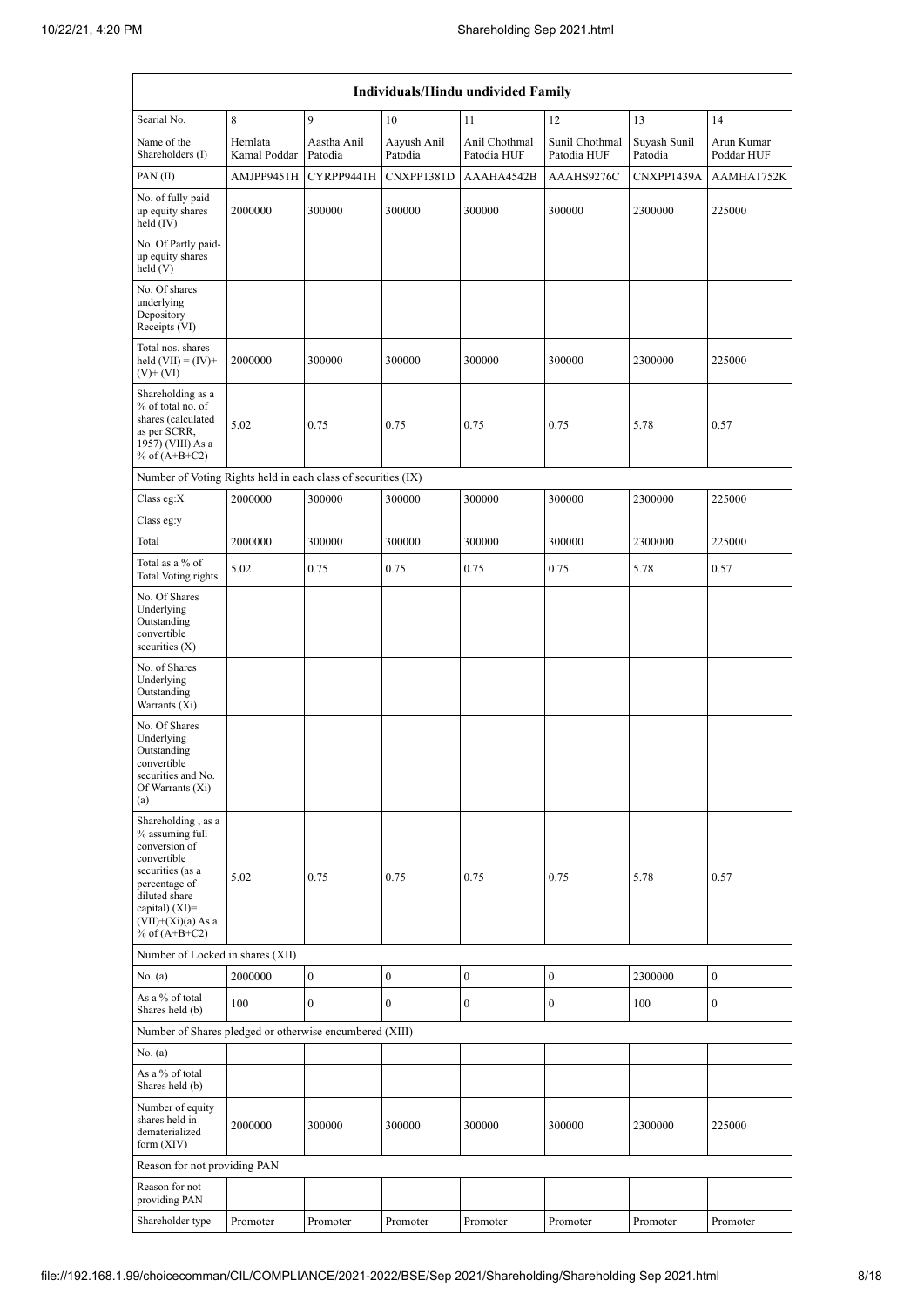| Individuals/Hindu undivided Family                                                                                                                                                          |                                                               |                  |                       |  |  |  |  |
|---------------------------------------------------------------------------------------------------------------------------------------------------------------------------------------------|---------------------------------------------------------------|------------------|-----------------------|--|--|--|--|
| Searial No.                                                                                                                                                                                 | 15                                                            | 16               |                       |  |  |  |  |
| Name of the<br>Shareholders (I)                                                                                                                                                             | Kamal Poddar HUF                                              | Shreya Patodia   | Click here to go back |  |  |  |  |
| PAN(II)                                                                                                                                                                                     | AAHHK1927M                                                    | BSHPP9169F       | Total                 |  |  |  |  |
| No. of fully paid<br>up equity shares<br>held $(IV)$                                                                                                                                        | 225000                                                        | 124000           | 25000000              |  |  |  |  |
| No. Of Partly paid-<br>up equity shares<br>held (V)                                                                                                                                         |                                                               |                  |                       |  |  |  |  |
| No. Of shares<br>underlying<br>Depository<br>Receipts (VI)                                                                                                                                  |                                                               |                  |                       |  |  |  |  |
| Total nos. shares<br>held $(VII) = (IV) +$<br>$(V)$ + $(VI)$                                                                                                                                | 225000                                                        | 124000           | 25000000              |  |  |  |  |
| Shareholding as a<br>% of total no. of<br>shares (calculated<br>as per SCRR,<br>1957) (VIII) As a<br>% of $(A+B+C2)$                                                                        | 0.57                                                          | 0.31             | 62.81                 |  |  |  |  |
|                                                                                                                                                                                             | Number of Voting Rights held in each class of securities (IX) |                  |                       |  |  |  |  |
| Class eg: $X$                                                                                                                                                                               | 225000                                                        | 124000           | 25000000              |  |  |  |  |
| Class eg:y                                                                                                                                                                                  |                                                               |                  |                       |  |  |  |  |
| Total                                                                                                                                                                                       | 225000                                                        | 124000           | 25000000              |  |  |  |  |
| Total as a % of<br><b>Total Voting rights</b>                                                                                                                                               | 0.57                                                          | 0.31             | 62.81                 |  |  |  |  |
| No. Of Shares<br>Underlying<br>Outstanding<br>convertible<br>securities $(X)$                                                                                                               |                                                               |                  |                       |  |  |  |  |
| No. of Shares<br>Underlying<br>Outstanding<br>Warrants (Xi)                                                                                                                                 |                                                               |                  |                       |  |  |  |  |
| No. Of Shares<br>Underlying<br>Outstanding<br>convertible<br>securities and No.<br>Of Warrants (Xi)<br>(a)                                                                                  |                                                               |                  |                       |  |  |  |  |
| Shareholding, as a<br>% assuming full<br>conversion of<br>convertible<br>securities (as a<br>percentage of<br>diluted share<br>capital) $(XI)$ =<br>$(VII)+(Xi)(a)$ As a<br>% of $(A+B+C2)$ | 0.57                                                          | 0.31             | 62.81                 |  |  |  |  |
| Number of Locked in shares (XII)                                                                                                                                                            |                                                               |                  |                       |  |  |  |  |
| No. (a)                                                                                                                                                                                     | $\boldsymbol{0}$                                              | $\boldsymbol{0}$ | 20551000              |  |  |  |  |
| As a % of total<br>Shares held (b)                                                                                                                                                          | $\mathbf{0}$                                                  | $\mathbf{0}$     | 82.2                  |  |  |  |  |
|                                                                                                                                                                                             | Number of Shares pledged or otherwise encumbered (XIII)       |                  |                       |  |  |  |  |
| No. (a)<br>As a % of total<br>Shares held (b)                                                                                                                                               |                                                               |                  |                       |  |  |  |  |
| Number of equity<br>shares held in<br>dematerialized<br>form $(XIV)$                                                                                                                        | 225000                                                        | 124000           | 25000000              |  |  |  |  |
| Reason for not providing PAN                                                                                                                                                                |                                                               |                  |                       |  |  |  |  |
| Reason for not<br>providing PAN                                                                                                                                                             |                                                               |                  |                       |  |  |  |  |
| Shareholder type                                                                                                                                                                            | Promoter                                                      | Promoter         |                       |  |  |  |  |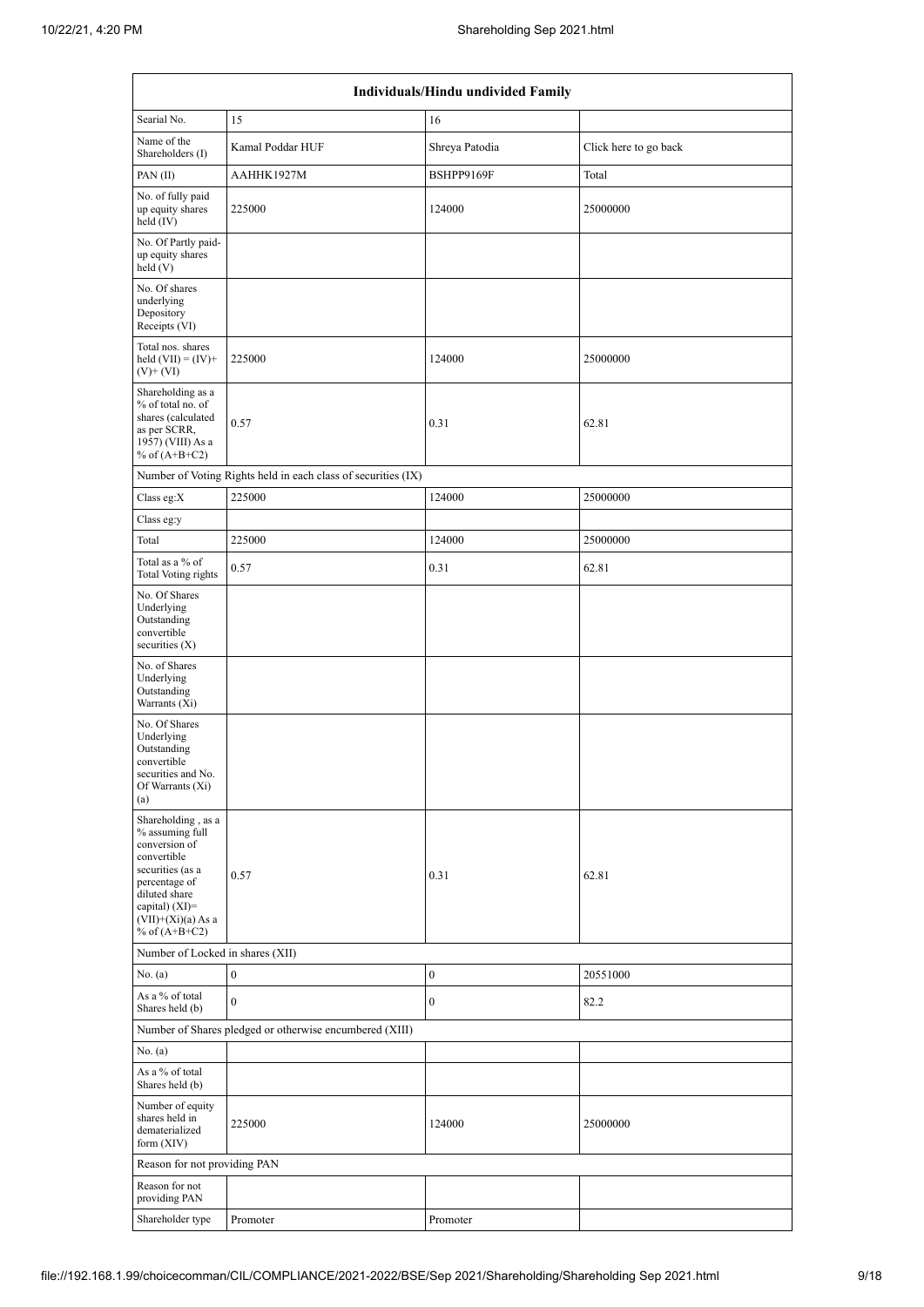| Any Other (specify)                                                                                                                                                                    |                                                               |                       |  |  |  |  |  |
|----------------------------------------------------------------------------------------------------------------------------------------------------------------------------------------|---------------------------------------------------------------|-----------------------|--|--|--|--|--|
| Searial No.                                                                                                                                                                            | $\mathbf{1}$                                                  |                       |  |  |  |  |  |
| Category                                                                                                                                                                               | <b>Bodies Corporate</b>                                       | Click here to go back |  |  |  |  |  |
| Name of the<br>Shareholders (I)                                                                                                                                                        | Shree Shakambhari Exims Private Limited                       |                       |  |  |  |  |  |
| PAN(II)                                                                                                                                                                                | AAACU9556A                                                    | Total                 |  |  |  |  |  |
| No. of the<br>Shareholders (I)                                                                                                                                                         | $\mathbf{1}$                                                  | 1                     |  |  |  |  |  |
| No. of fully paid<br>up equity shares<br>held (IV)                                                                                                                                     | 600000                                                        | 600000                |  |  |  |  |  |
| No. Of Partly paid-<br>up equity shares<br>held(V)                                                                                                                                     |                                                               |                       |  |  |  |  |  |
| No. Of shares<br>underlying<br>Depository<br>Receipts (VI)                                                                                                                             |                                                               |                       |  |  |  |  |  |
| Total nos. shares<br>held $(VII) = (IV) +$<br>$(V)$ + $(VI)$                                                                                                                           | 600000                                                        | 600000                |  |  |  |  |  |
| Shareholding as a<br>% of total no. of<br>shares (calculated<br>as per SCRR,<br>1957) (VIII) As a<br>% of $(A+B+C2)$                                                                   | 1.51                                                          | 1.51                  |  |  |  |  |  |
|                                                                                                                                                                                        | Number of Voting Rights held in each class of securities (IX) |                       |  |  |  |  |  |
| Class eg: X                                                                                                                                                                            | 600000                                                        | 600000                |  |  |  |  |  |
| Class eg:y                                                                                                                                                                             |                                                               |                       |  |  |  |  |  |
| Total                                                                                                                                                                                  | 600000                                                        | 600000                |  |  |  |  |  |
| Total as a % of<br>Total Voting rights                                                                                                                                                 | 1.51                                                          | 1.51                  |  |  |  |  |  |
| No. Of Shares<br>Underlying<br>Outstanding<br>convertible<br>securities $(X)$                                                                                                          |                                                               |                       |  |  |  |  |  |
| No. of Shares<br>Underlying<br>Outstanding<br>Warrants (Xi)                                                                                                                            |                                                               |                       |  |  |  |  |  |
| No. Of Shares<br>Underlying<br>Outstanding<br>convertible<br>securities and No.<br>Of Warrants (Xi)<br>(a)                                                                             |                                                               |                       |  |  |  |  |  |
| Shareholding, as a<br>% assuming full<br>conversion of<br>convertible<br>securities (as a<br>percentage of<br>diluted share<br>capital) $(XI)=$<br>$(VII)+(X)$ As a %<br>of $(A+B+C2)$ | 1.51                                                          | 1.51                  |  |  |  |  |  |
| Number of Locked in shares (XII)                                                                                                                                                       |                                                               |                       |  |  |  |  |  |
| No. (a)                                                                                                                                                                                | 600000                                                        | 600000                |  |  |  |  |  |
| As a % of total<br>Shares held (b)                                                                                                                                                     | 100                                                           | 100                   |  |  |  |  |  |
|                                                                                                                                                                                        | Number of Shares pledged or otherwise encumbered (XIII)       |                       |  |  |  |  |  |
| No. (a)                                                                                                                                                                                |                                                               |                       |  |  |  |  |  |
| As a % of total<br>Shares held (b)                                                                                                                                                     |                                                               |                       |  |  |  |  |  |
| Number of equity<br>shares held in<br>dematerialized<br>form $(XIV)$                                                                                                                   | 600000<br>600000                                              |                       |  |  |  |  |  |
| Reason for not providing PAN                                                                                                                                                           |                                                               |                       |  |  |  |  |  |
| Reason for not                                                                                                                                                                         |                                                               |                       |  |  |  |  |  |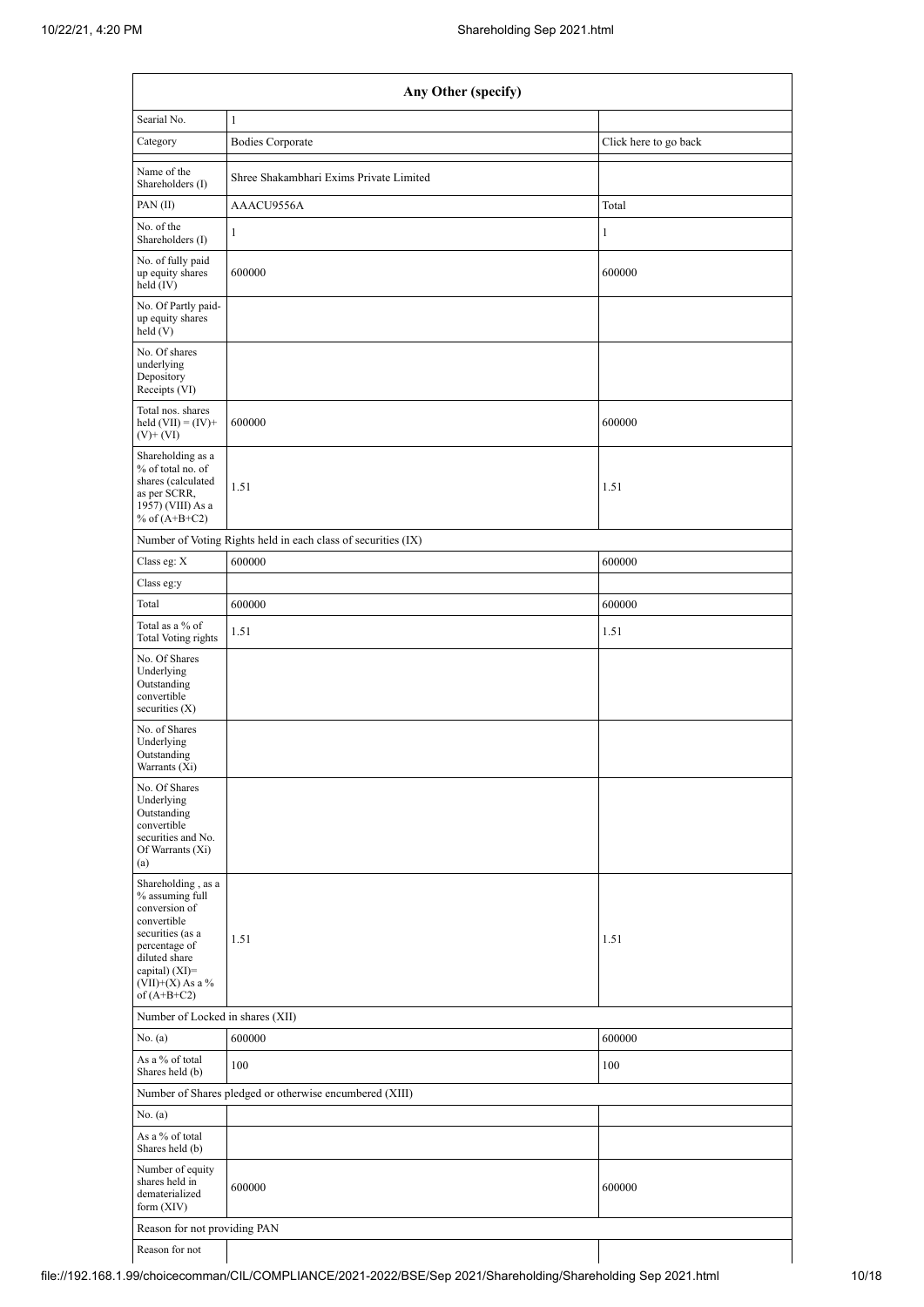| providing PAN                |                     |  |
|------------------------------|---------------------|--|
| Shareholder type<br>$\sim$ 1 | Promoter<br>------- |  |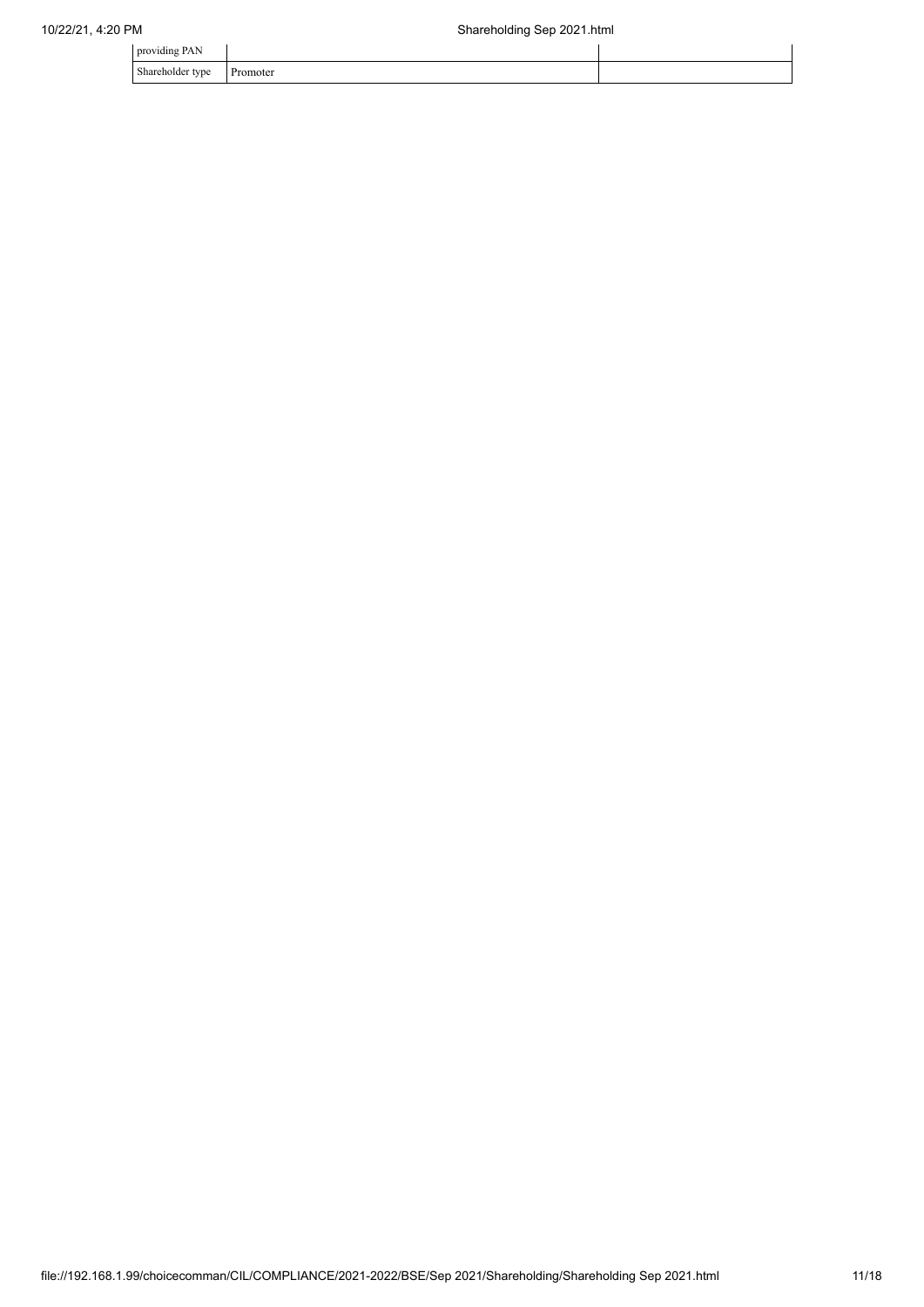| <b>Foreign Portfolio Investors</b>                                                                                                                                                   |                                                               |                       |  |  |  |  |  |
|--------------------------------------------------------------------------------------------------------------------------------------------------------------------------------------|---------------------------------------------------------------|-----------------------|--|--|--|--|--|
| Searial No.                                                                                                                                                                          | $\mathbf{1}$                                                  |                       |  |  |  |  |  |
| Name of the<br>Shareholders (I)                                                                                                                                                      | Genesis Grand General Trading LLC                             | Click here to go back |  |  |  |  |  |
| PAN(II)                                                                                                                                                                              | AAHCG8252G                                                    | Total                 |  |  |  |  |  |
| No. of fully paid<br>up equity shares<br>held $(IV)$                                                                                                                                 | 2000000                                                       | 2000000               |  |  |  |  |  |
| No. Of Partly paid-<br>up equity shares<br>held(V)                                                                                                                                   |                                                               |                       |  |  |  |  |  |
| No. Of shares<br>underlying<br>Depository<br>Receipts (VI)                                                                                                                           |                                                               |                       |  |  |  |  |  |
| Total nos. shares<br>held $(VII) = (IV) +$<br>$(V)$ + $(VI)$                                                                                                                         | 2000000                                                       | 2000000               |  |  |  |  |  |
| Shareholding as a<br>% of total no. of<br>shares (calculated<br>as per SCRR,<br>1957) (VIII) As a<br>% of $(A+B+C2)$                                                                 | 5.02                                                          | 5.02                  |  |  |  |  |  |
|                                                                                                                                                                                      | Number of Voting Rights held in each class of securities (IX) |                       |  |  |  |  |  |
| Class eg: X                                                                                                                                                                          | 2000000                                                       | 2000000               |  |  |  |  |  |
| Class eg:y                                                                                                                                                                           |                                                               |                       |  |  |  |  |  |
| Total                                                                                                                                                                                | 2000000                                                       | 2000000               |  |  |  |  |  |
| Total as a % of<br><b>Total Voting rights</b>                                                                                                                                        | 5.02                                                          | 5.02                  |  |  |  |  |  |
| No. Of Shares<br>Underlying<br>Outstanding<br>convertible<br>securities $(X)$                                                                                                        |                                                               |                       |  |  |  |  |  |
| No. of Shares<br>Underlying<br>Outstanding<br>Warrants $(X_i)$                                                                                                                       |                                                               |                       |  |  |  |  |  |
| No. Of Shares<br>Underlying<br>Outstanding<br>convertible<br>securities and No.<br>Of Warrants (Xi)<br>(a)                                                                           |                                                               |                       |  |  |  |  |  |
| Shareholding, as a<br>% assuming full<br>conversion of<br>convertible<br>securities (as a<br>percentage of<br>diluted share<br>capital) (XI)=<br>$(VII)+(X)$ As a %<br>of $(A+B+C2)$ | 5.02                                                          | 5.02                  |  |  |  |  |  |
| Number of Locked in shares (XII)                                                                                                                                                     |                                                               |                       |  |  |  |  |  |
| No. (a)                                                                                                                                                                              | 2000000                                                       | 2000000               |  |  |  |  |  |
| As a % of total<br>Shares held (b)                                                                                                                                                   | 100                                                           | 100                   |  |  |  |  |  |
| Number of equity<br>shares held in<br>dematerialized<br>form (XIV)                                                                                                                   | 2000000                                                       | 2000000               |  |  |  |  |  |
| Reason for not providing PAN                                                                                                                                                         |                                                               |                       |  |  |  |  |  |
| Reason for not<br>providing PAN                                                                                                                                                      |                                                               |                       |  |  |  |  |  |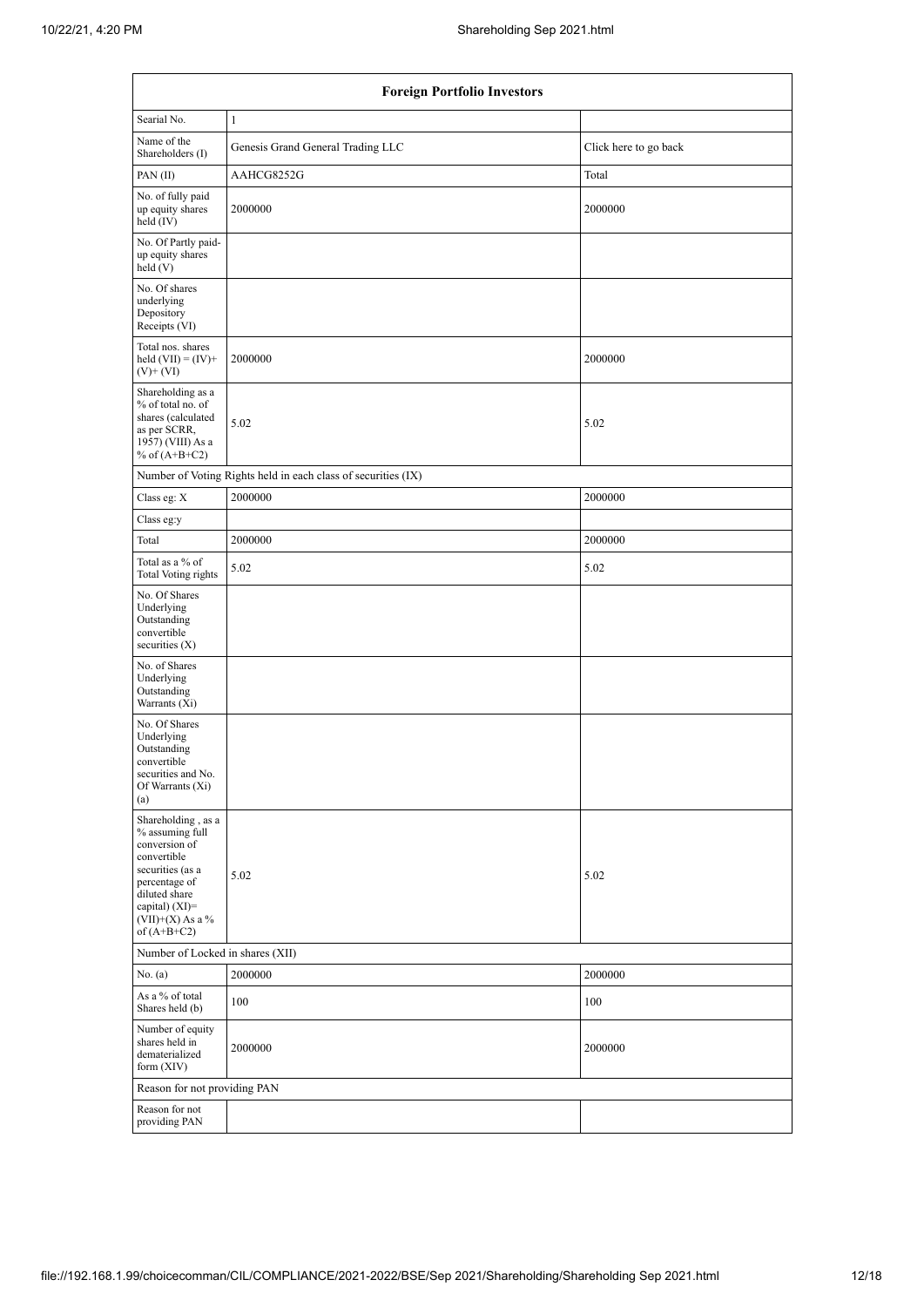r

| Individuals - ii. Individual shareholders holding nominal share capital in excess of Rs. 2 lakhs.                                                                                    |              |                |                         |                       |                       |              |                          |  |  |  |
|--------------------------------------------------------------------------------------------------------------------------------------------------------------------------------------|--------------|----------------|-------------------------|-----------------------|-----------------------|--------------|--------------------------|--|--|--|
| Searial No.                                                                                                                                                                          | $\mathbf{1}$ | $\overline{c}$ | $\overline{\mathbf{3}}$ | $\overline{4}$        | 5                     | 6            | $\overline{7}$           |  |  |  |
| Name of the<br>Shareholders (I)                                                                                                                                                      | Ravi Agrawal | Lily Agarwal   | Suresh Kumar<br>Jajoo   | Vimla Suresh<br>Jajoo | Ankit Suresh<br>Jajoo | Seepra Kabra | Jitendra Kumar<br>Bhagat |  |  |  |
| PAN(II)                                                                                                                                                                              | ADHPA2891D   | AFRPA4512M     | AAFPJ0070J              | ADAPJ8747J            | AIZPJ2803R            | ADOPJ3255B   | AARPK5564G               |  |  |  |
| No. of fully paid<br>up equity shares<br>held (IV)                                                                                                                                   | 1000000      | 500000         | 600000                  | 600000                | 600000                | 600000       | 500000                   |  |  |  |
| No. Of Partly paid-<br>up equity shares<br>held (V)                                                                                                                                  |              |                |                         |                       |                       |              |                          |  |  |  |
| No. Of shares<br>underlying<br>Depository<br>Receipts (VI)                                                                                                                           |              |                |                         |                       |                       |              |                          |  |  |  |
| Total nos. shares<br>held $(VII) = (IV) +$<br>$(V)$ + $(VI)$                                                                                                                         | 1000000      | 500000         | 600000                  | 600000                | 600000                | 600000       | 500000                   |  |  |  |
| Shareholding as a<br>% of total no. of<br>shares (calculated<br>as per SCRR,<br>1957) (VIII) As a<br>% of $(A+B+C2)$                                                                 | 2.51         | 1.26           | 1.51                    | 1.51                  | 1.51                  | 1.51         | 1.26                     |  |  |  |
| Number of Voting Rights held in each class of securities (IX)                                                                                                                        |              |                |                         |                       |                       |              |                          |  |  |  |
| Class eg: X                                                                                                                                                                          | 1000000      | 500000         | 600000                  | 600000                | 600000                | 600000       | 500000                   |  |  |  |
| Class eg:y                                                                                                                                                                           |              |                |                         |                       |                       |              |                          |  |  |  |
| Total                                                                                                                                                                                | 1000000      | 500000         | 600000                  | 600000                | 600000                | 600000       | 500000                   |  |  |  |
| Total as a % of<br>Total Voting rights                                                                                                                                               | 2.51         | 1.26           | 1.51                    | 1.51                  | 1.51                  | 1.51         | 1.26                     |  |  |  |
| No. Of Shares<br>Underlying<br>Outstanding<br>convertible<br>securities $(X)$                                                                                                        |              |                |                         |                       |                       |              |                          |  |  |  |
| No. of Shares<br>Underlying<br>Outstanding<br>Warrants (Xi)                                                                                                                          |              |                |                         |                       |                       |              |                          |  |  |  |
| No. Of Shares<br>Underlying<br>Outstanding<br>convertible<br>securities and No.<br>Of Warrants (Xi)<br>(a)                                                                           |              |                |                         |                       |                       |              |                          |  |  |  |
| Shareholding, as a<br>% assuming full<br>conversion of<br>convertible<br>securities (as a<br>percentage of<br>diluted share<br>capital) (XI)=<br>$(VII)+(X)$ As a %<br>of $(A+B+C2)$ | 2.51         | 1.26           | 1.51                    | 1.51                  | 1.51                  | 1.51         | 1.26                     |  |  |  |
| Number of Locked in shares (XII)                                                                                                                                                     |              |                |                         |                       |                       |              |                          |  |  |  |
| No. (a)                                                                                                                                                                              | 1000000      | 500000         | 600000                  | 600000                | 600000                | 600000       | 100000                   |  |  |  |
| As a % of total<br>Shares held (b)                                                                                                                                                   | 100          | 100            | 100                     | 100                   | 100                   | 100          | 20                       |  |  |  |
| Number of equity<br>shares held in<br>dematerialized<br>form (XIV)                                                                                                                   | 1000000      | 500000         | 600000                  | 600000                | 600000                | 600000       | 500000                   |  |  |  |
| Reason for not providing PAN                                                                                                                                                         |              |                |                         |                       |                       |              |                          |  |  |  |
| Reason for not<br>providing PAN                                                                                                                                                      |              |                |                         |                       |                       |              |                          |  |  |  |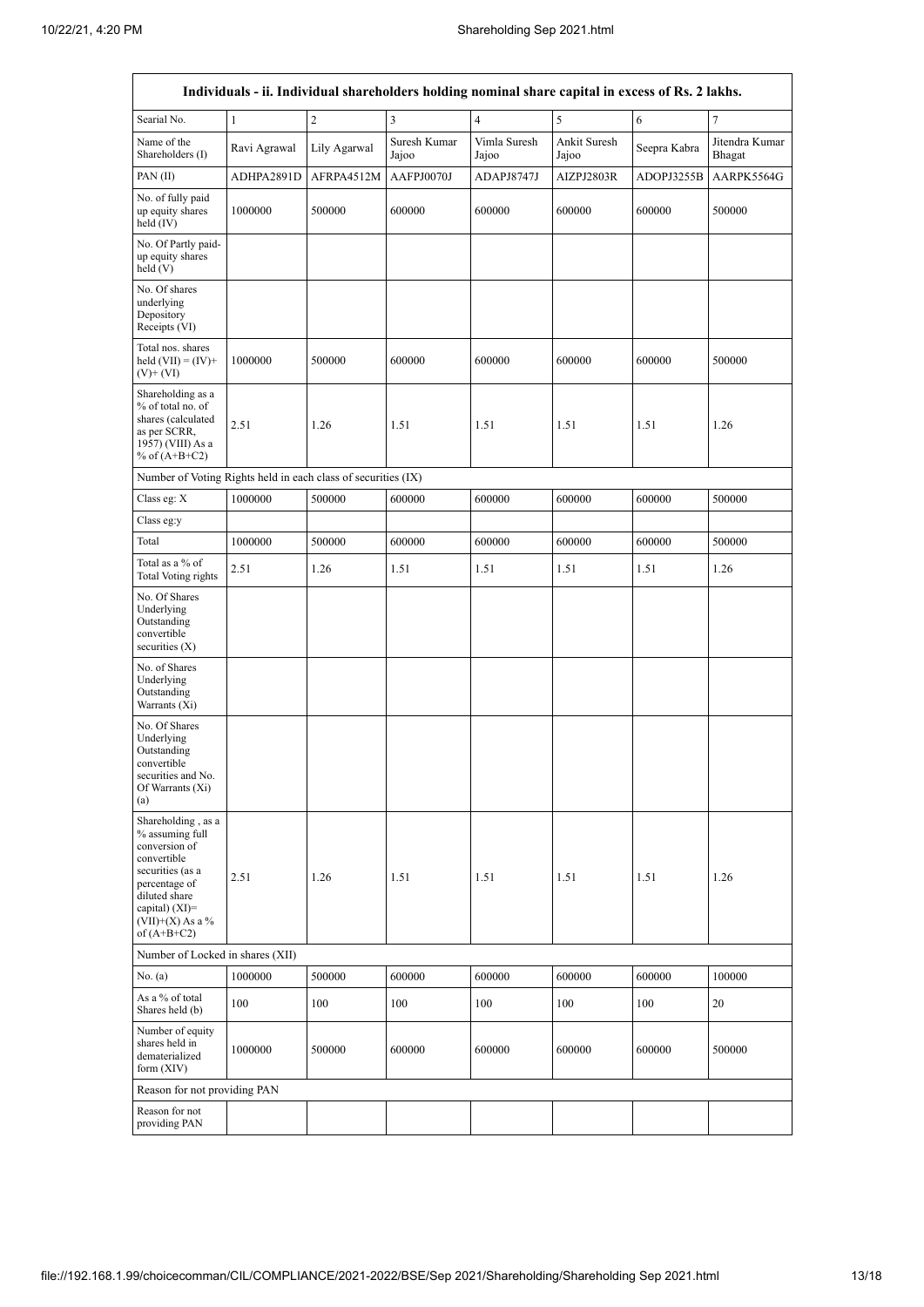$\overline{1}$ 

 $\overline{\mathsf{I}}$ 

|                                                                                                                                                                                         | Individuals - ii. Individual shareholders holding nominal share capital in excess of Rs. 2 lakhs. |                 |               |                       |  |  |  |  |  |  |  |
|-----------------------------------------------------------------------------------------------------------------------------------------------------------------------------------------|---------------------------------------------------------------------------------------------------|-----------------|---------------|-----------------------|--|--|--|--|--|--|--|
| Searial No.                                                                                                                                                                             | 8                                                                                                 | 9               | 10            |                       |  |  |  |  |  |  |  |
| Name of the<br>Shareholders (I)                                                                                                                                                         | Nand kishore Agrawal                                                                              | Chaitali Jadhav | Yogesh Jadhav | Click here to go back |  |  |  |  |  |  |  |
| PAN(II)                                                                                                                                                                                 | ACEPA5232C                                                                                        | BDAPM1524K      | ALFPJ5077Q    | Total                 |  |  |  |  |  |  |  |
| No. of fully paid<br>up equity shares<br>held $(IV)$                                                                                                                                    | 500000                                                                                            | 500000          | 550000        | 5950000               |  |  |  |  |  |  |  |
| No. Of Partly paid-<br>up equity shares<br>held(V)                                                                                                                                      |                                                                                                   |                 |               |                       |  |  |  |  |  |  |  |
| No. Of shares<br>underlying<br>Depository<br>Receipts (VI)                                                                                                                              |                                                                                                   |                 |               |                       |  |  |  |  |  |  |  |
| Total nos. shares<br>held $(VII) = (IV) +$<br>$(V)$ + $(VI)$                                                                                                                            | 500000                                                                                            | 500000          | 550000        | 5950000               |  |  |  |  |  |  |  |
| Shareholding as a<br>% of total no. of<br>shares (calculated<br>as per SCRR,<br>1957) (VIII) As a<br>% of $(A+B+C2)$                                                                    | 1.26                                                                                              | 1.26            | 1.38          | 14.95                 |  |  |  |  |  |  |  |
|                                                                                                                                                                                         | Number of Voting Rights held in each class of securities (IX)                                     |                 |               |                       |  |  |  |  |  |  |  |
| Class eg: X                                                                                                                                                                             | 500000                                                                                            | 500000          | 550000        | 5950000               |  |  |  |  |  |  |  |
| Class eg:y                                                                                                                                                                              |                                                                                                   |                 |               |                       |  |  |  |  |  |  |  |
| Total                                                                                                                                                                                   | 500000                                                                                            | 500000          | 550000        | 5950000               |  |  |  |  |  |  |  |
| Total as a % of<br>Total Voting rights                                                                                                                                                  | 1.26                                                                                              | 1.26            | 1.38          | 14.95                 |  |  |  |  |  |  |  |
| No. Of Shares<br>Underlying<br>Outstanding<br>convertible<br>securities $(X)$                                                                                                           |                                                                                                   |                 |               |                       |  |  |  |  |  |  |  |
| No. of Shares<br>Underlying<br>Outstanding<br>Warrants (Xi)                                                                                                                             |                                                                                                   |                 |               |                       |  |  |  |  |  |  |  |
| No. Of Shares<br>Underlying<br>Outstanding<br>convertible<br>securities and No.<br>Of Warrants (Xi)<br>(a)                                                                              |                                                                                                   |                 |               |                       |  |  |  |  |  |  |  |
| Shareholding, as a<br>% assuming full<br>conversion of<br>convertible<br>securities (as a<br>percentage of<br>diluted share<br>capital) $(XI)$ =<br>$(VII)+(X)$ As a %<br>of $(A+B+C2)$ | 1.26                                                                                              | 1.26            | 1.38          | 14.95                 |  |  |  |  |  |  |  |
| Number of Locked in shares (XII)                                                                                                                                                        |                                                                                                   |                 |               |                       |  |  |  |  |  |  |  |
| No. (a)                                                                                                                                                                                 | 500000                                                                                            | 500000          | 550000        | 5550000               |  |  |  |  |  |  |  |
| As a % of total<br>Shares held (b)                                                                                                                                                      | 100                                                                                               | 100             | 100           | 93.28                 |  |  |  |  |  |  |  |
| Number of equity<br>shares held in<br>dematerialized<br>form (XIV)                                                                                                                      | 500000                                                                                            | 500000          | 550000        | 5950000               |  |  |  |  |  |  |  |
| Reason for not providing PAN                                                                                                                                                            |                                                                                                   |                 |               |                       |  |  |  |  |  |  |  |
| Reason for not<br>providing PAN                                                                                                                                                         |                                                                                                   |                 |               |                       |  |  |  |  |  |  |  |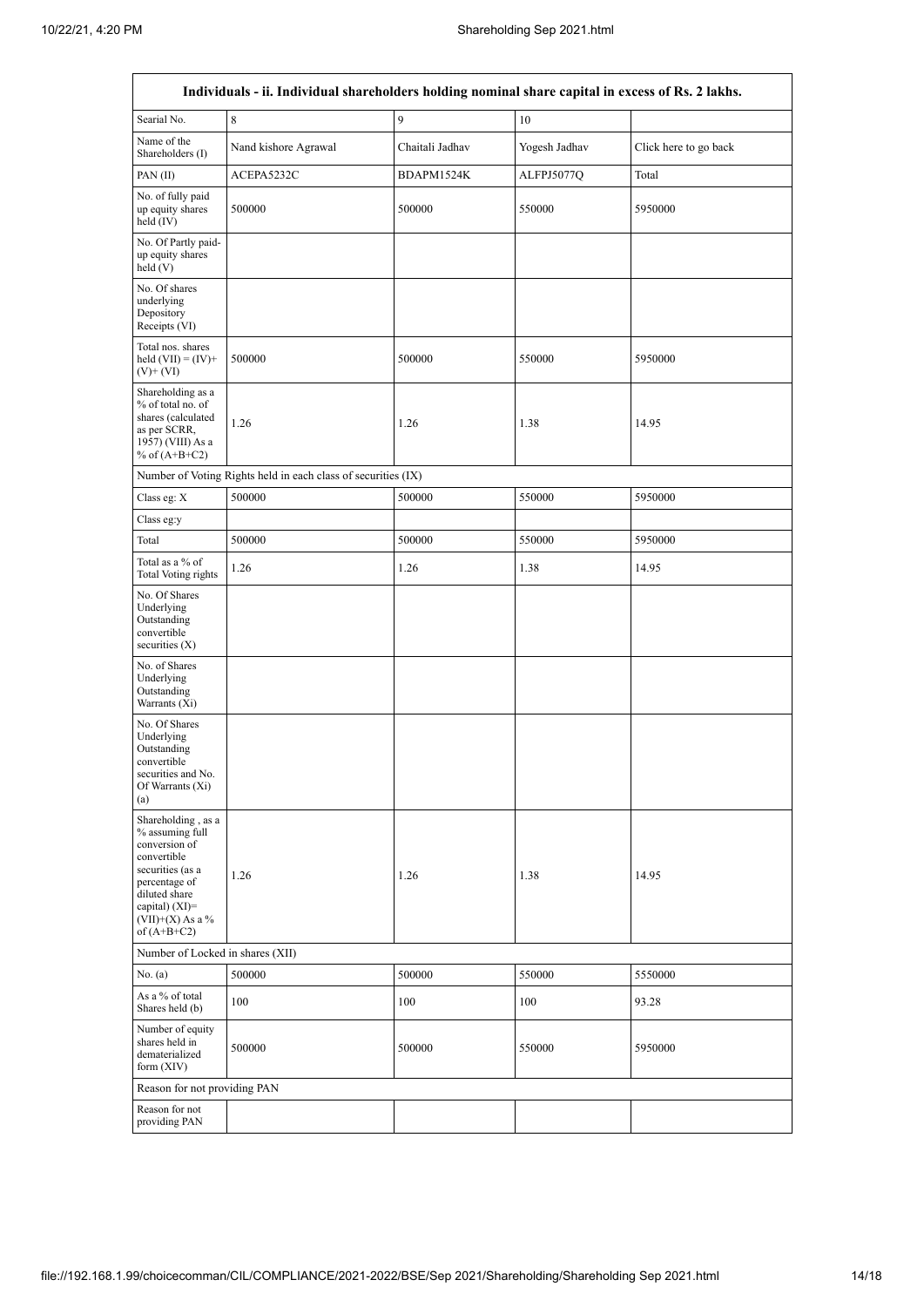| Any Other (specify)                                                                                                                                                                  |                            |                                                               |                                               |                                                  |                  |                     |                                     |  |  |  |  |
|--------------------------------------------------------------------------------------------------------------------------------------------------------------------------------------|----------------------------|---------------------------------------------------------------|-----------------------------------------------|--------------------------------------------------|------------------|---------------------|-------------------------------------|--|--|--|--|
| Searial No.<br>$\overline{2}$<br>5<br>7<br>3<br>4<br>6<br>1                                                                                                                          |                            |                                                               |                                               |                                                  |                  |                     |                                     |  |  |  |  |
| Category                                                                                                                                                                             | <b>Bodies</b><br>Corporate | <b>Bodies Corporate</b>                                       | <b>Bodies Corporate</b>                       | <b>Bodies Corporate</b>                          | <b>HUF</b>       | Clearing<br>Members | Non-<br>Resident<br>Indian<br>(NRI) |  |  |  |  |
| Category / More<br>than 1 percentage                                                                                                                                                 | Category                   | More than 1<br>percentage of<br>shareholding                  | More than 1<br>percentage of<br>shareholding  | More than 1 percentage<br>of shareholding        | Category         | Category            | Category                            |  |  |  |  |
| Name of the<br>Shareholders (I)                                                                                                                                                      |                            | Azura Projects<br>Private Limite                              | <b>Florence Securities</b><br>Private Limited | Chartered Capital<br>Research Private<br>Limited |                  |                     |                                     |  |  |  |  |
| PAN(II)                                                                                                                                                                              |                            | AAGCA9030R                                                    | AABCF5634R                                    | AADCC4238N                                       |                  |                     |                                     |  |  |  |  |
| No. of the<br>Shareholders (I)                                                                                                                                                       | 32                         | $\mathbf{1}$                                                  | $\mathbf{1}$                                  | 1                                                | 88               | 14                  | 9                                   |  |  |  |  |
| No. of fully paid<br>up equity shares<br>held (IV)                                                                                                                                   | 2572006                    | 1285026                                                       | 785684                                        | 414212                                           | 238964           | 8417                | 46385                               |  |  |  |  |
| No. Of Partly paid-<br>up equity shares<br>held(V)                                                                                                                                   |                            |                                                               |                                               |                                                  |                  |                     |                                     |  |  |  |  |
| No. Of shares<br>underlying<br>Depository<br>Receipts (VI)                                                                                                                           |                            |                                                               |                                               |                                                  |                  |                     |                                     |  |  |  |  |
| Total nos. shares<br>held $(VII) = (IV) +$<br>$(V)$ + $(VI)$                                                                                                                         | 2572006                    | 1285026                                                       | 785684                                        | 414212                                           | 238964           | 8417                | 46385                               |  |  |  |  |
| Shareholding as a<br>% of total no. of<br>shares (calculated<br>as per SCRR,<br>1957) (VIII) As a<br>% of $(A+B+C2)$                                                                 | 6.46                       | 3.23                                                          | 1.97                                          | 1.04                                             | 0.6              | 0.02                | 0.12                                |  |  |  |  |
|                                                                                                                                                                                      |                            | Number of Voting Rights held in each class of securities (IX) |                                               |                                                  |                  |                     |                                     |  |  |  |  |
| Class eg: X                                                                                                                                                                          | 2572006                    | 1285026                                                       | 785684                                        | 414212                                           | 238964           | 8417                | 46385                               |  |  |  |  |
| Class eg:y                                                                                                                                                                           |                            |                                                               |                                               |                                                  |                  |                     |                                     |  |  |  |  |
| Total                                                                                                                                                                                | 2572006                    | 1285026                                                       | 785684                                        | 414212                                           | 238964           | 8417                | 46385                               |  |  |  |  |
| Total as a % of<br>Total Voting rights                                                                                                                                               | 6.46                       | 3.23                                                          | 1.97                                          | 1.04                                             | 0.6              | 0.02                | 0.12                                |  |  |  |  |
| No. Of Shares<br>Underlying<br>Outstanding<br>convertible<br>securities $(X)$                                                                                                        |                            |                                                               |                                               |                                                  |                  |                     |                                     |  |  |  |  |
| No. of Shares<br>Underlying<br>Outstanding<br>Warrants (Xi)                                                                                                                          |                            |                                                               |                                               |                                                  |                  |                     |                                     |  |  |  |  |
| No. Of Shares<br>Underlying<br>Outstanding<br>convertible<br>securities and No.<br>Of Warrants (Xi)<br>(a)                                                                           |                            |                                                               |                                               |                                                  |                  |                     |                                     |  |  |  |  |
| Shareholding, as a<br>% assuming full<br>conversion of<br>convertible<br>securities (as a<br>percentage of<br>diluted share<br>capital) (XI)=<br>$(VII)+(X)$ As a %<br>of $(A+B+C2)$ | 6.46                       | 3.23                                                          | 1.97                                          | 1.04                                             | 0.6              | 0.02                | 0.12                                |  |  |  |  |
| Number of Locked in shares (XII)                                                                                                                                                     |                            |                                                               |                                               |                                                  |                  |                     |                                     |  |  |  |  |
| No. (a)                                                                                                                                                                              | $\boldsymbol{0}$           | $\boldsymbol{0}$                                              | $\boldsymbol{0}$                              | $\boldsymbol{0}$                                 | $\boldsymbol{0}$ | $\boldsymbol{0}$    | $\boldsymbol{0}$                    |  |  |  |  |
| As a % of total<br>Shares held (b)                                                                                                                                                   | $\mathbf{0}$               | $\boldsymbol{0}$                                              | $\boldsymbol{0}$                              | $\boldsymbol{0}$                                 | $\boldsymbol{0}$ | $\boldsymbol{0}$    | $\boldsymbol{0}$                    |  |  |  |  |
| Number of equity<br>shares held in<br>dematerialized<br>form $(XIV)$                                                                                                                 | 2570006                    | 1285026                                                       | 785684                                        | 414212                                           | 238964           | 8417                | 46385                               |  |  |  |  |
| Reason for not providing PAN                                                                                                                                                         |                            |                                                               |                                               |                                                  |                  |                     |                                     |  |  |  |  |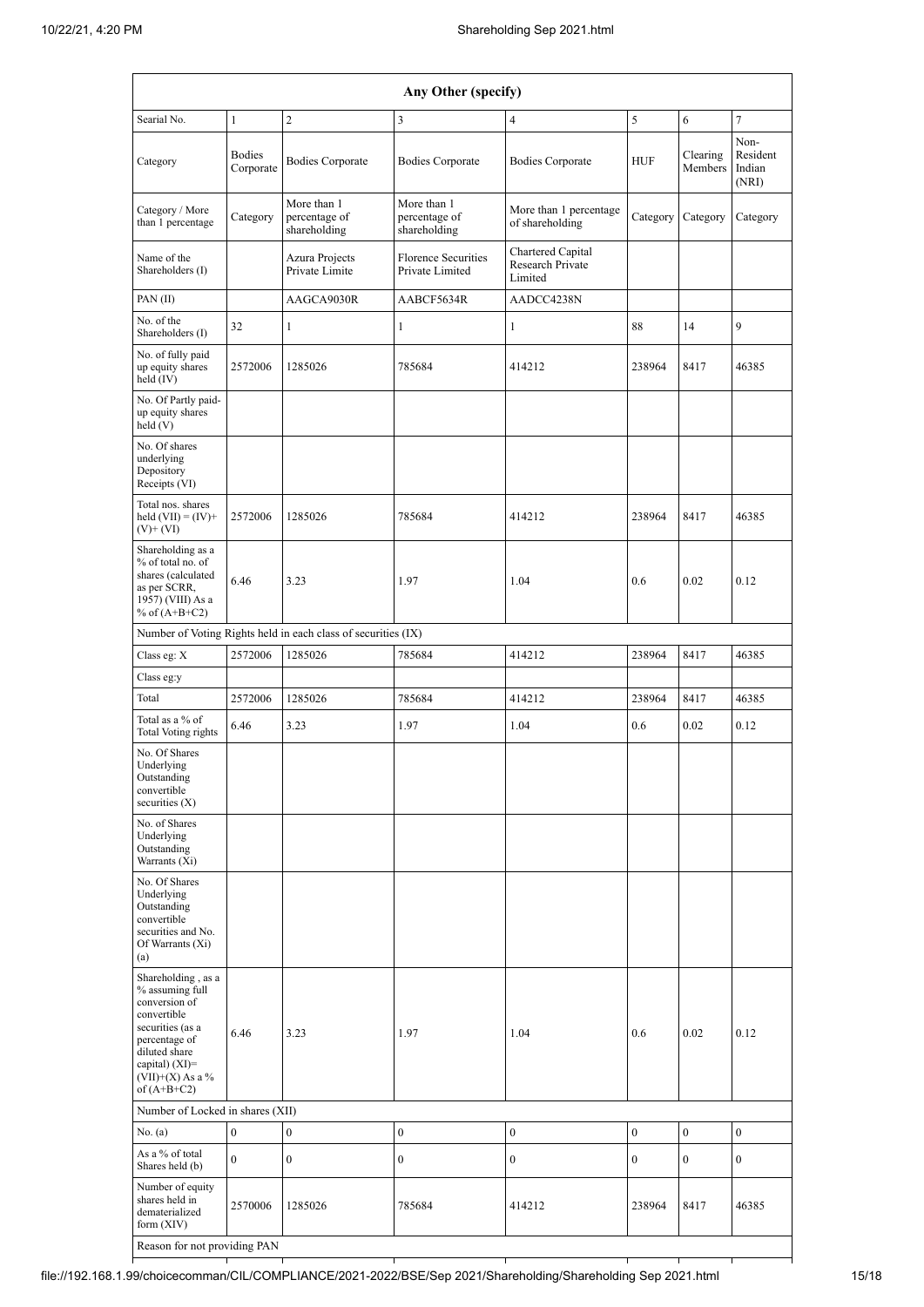| 10/22/21, 4:20 PM               |  | Shareholding Sep 2021.html |  |  |  |  |  |
|---------------------------------|--|----------------------------|--|--|--|--|--|
| Reason for not<br>providing PAN |  |                            |  |  |  |  |  |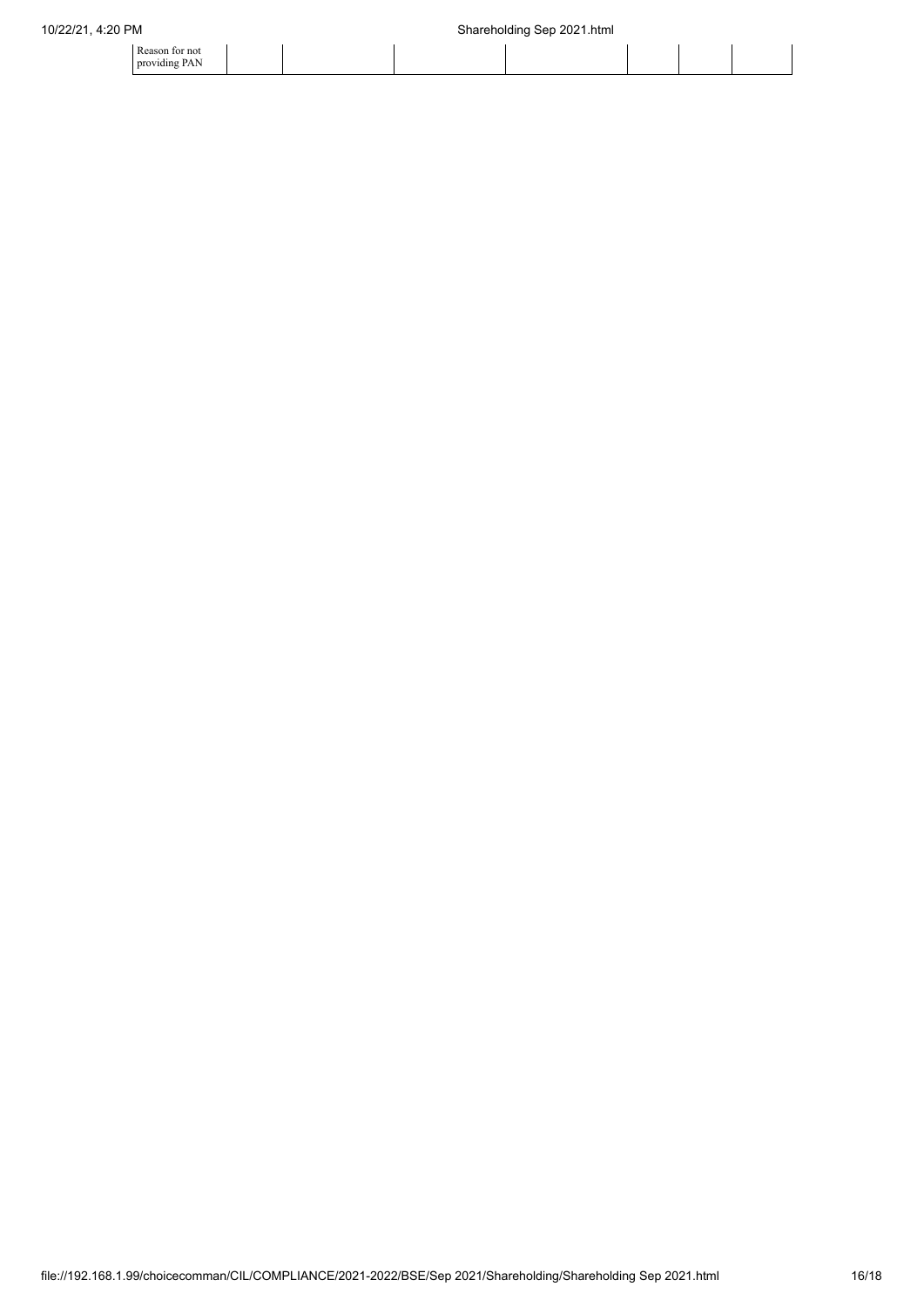| Any Other (specify)                                                                                                                                                                    |                                                               |                       |  |  |  |  |  |  |  |
|----------------------------------------------------------------------------------------------------------------------------------------------------------------------------------------|---------------------------------------------------------------|-----------------------|--|--|--|--|--|--|--|
| Searial No.                                                                                                                                                                            | 8                                                             |                       |  |  |  |  |  |  |  |
| Category                                                                                                                                                                               | <b>IEPF</b>                                                   |                       |  |  |  |  |  |  |  |
| Category / More<br>than 1 percentage                                                                                                                                                   | Category                                                      |                       |  |  |  |  |  |  |  |
| Name of the<br>Shareholders (I)                                                                                                                                                        |                                                               | Click here to go back |  |  |  |  |  |  |  |
| PAN(II)                                                                                                                                                                                |                                                               | Total                 |  |  |  |  |  |  |  |
| No. of the<br>Shareholders (I)                                                                                                                                                         | $\mathbf{1}$                                                  | 144                   |  |  |  |  |  |  |  |
| No. of fully paid<br>up equity shares<br>held (IV)                                                                                                                                     | 4897                                                          | 2870669               |  |  |  |  |  |  |  |
| No. Of Partly paid-<br>up equity shares<br>held(V)                                                                                                                                     |                                                               |                       |  |  |  |  |  |  |  |
| No. Of shares<br>underlying<br>Depository<br>Receipts (VI)                                                                                                                             |                                                               |                       |  |  |  |  |  |  |  |
| Total nos. shares<br>held $(VII) = (IV) +$<br>$(V)$ + $(VI)$                                                                                                                           | 4897                                                          | 2870669               |  |  |  |  |  |  |  |
| Shareholding as a<br>% of total no. of<br>shares (calculated<br>as per SCRR,<br>1957) (VIII) As a<br>% of $(A+B+C2)$                                                                   | 0.01                                                          | 7.21                  |  |  |  |  |  |  |  |
|                                                                                                                                                                                        | Number of Voting Rights held in each class of securities (IX) |                       |  |  |  |  |  |  |  |
| Class eg: X                                                                                                                                                                            | 4897                                                          | 2870669               |  |  |  |  |  |  |  |
| Class eg:y                                                                                                                                                                             |                                                               |                       |  |  |  |  |  |  |  |
| Total                                                                                                                                                                                  | 4897                                                          | 2870669               |  |  |  |  |  |  |  |
| Total as a % of<br>Total Voting rights                                                                                                                                                 | 0.01                                                          | 7.21                  |  |  |  |  |  |  |  |
| No. Of Shares<br>Underlying<br>Outstanding<br>convertible<br>securities $(X)$                                                                                                          |                                                               |                       |  |  |  |  |  |  |  |
| No. of Shares<br>Underlying<br>Outstanding<br>Warrants $(X_i)$                                                                                                                         |                                                               |                       |  |  |  |  |  |  |  |
| No. Of Shares<br>Underlying<br>Outstanding<br>convertible<br>securities and No.<br>Of Warrants (Xi)<br>(a)                                                                             |                                                               |                       |  |  |  |  |  |  |  |
| Shareholding, as a<br>% assuming full<br>conversion of<br>convertible<br>securities (as a<br>percentage of<br>diluted share<br>capital) $(XI)=$<br>$(VII)+(X)$ As a %<br>of $(A+B+C2)$ | 0.01                                                          | 7.21                  |  |  |  |  |  |  |  |
| Number of Locked in shares (XII)                                                                                                                                                       |                                                               |                       |  |  |  |  |  |  |  |
| No. (a)                                                                                                                                                                                | $\boldsymbol{0}$                                              | $\boldsymbol{0}$      |  |  |  |  |  |  |  |
| As a % of total<br>Shares held (b)                                                                                                                                                     | $\mathbf{0}$                                                  | $\bf{0}$              |  |  |  |  |  |  |  |
| Number of equity<br>shares held in<br>dematerialized<br>form $(XIV)$                                                                                                                   | 4897                                                          | 2868669               |  |  |  |  |  |  |  |
| Reason for not providing PAN                                                                                                                                                           |                                                               |                       |  |  |  |  |  |  |  |
| Reason for not<br>providing PAN                                                                                                                                                        |                                                               |                       |  |  |  |  |  |  |  |